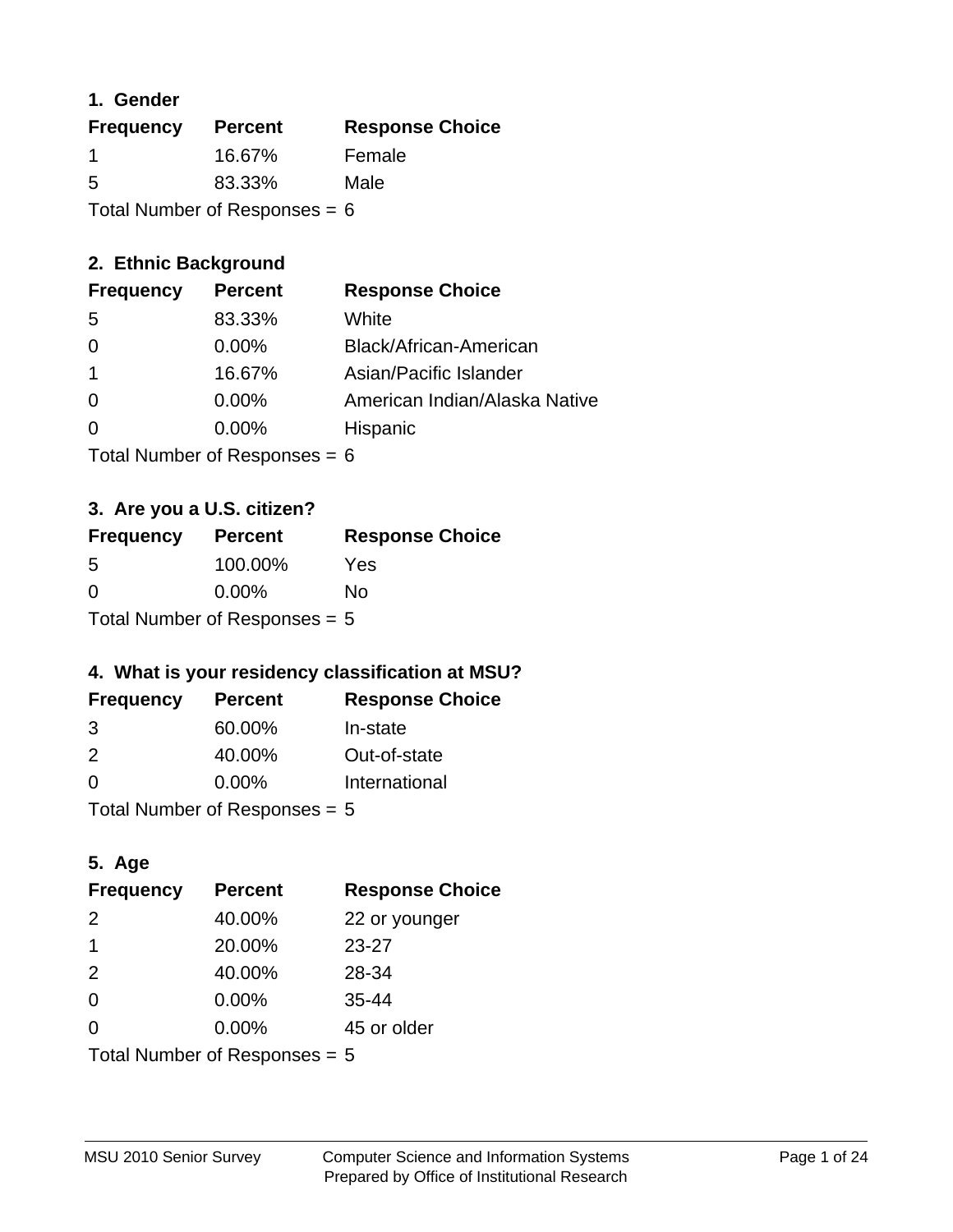**6. Has either of your parents received a bachelor's degree?**

| <b>Frequency</b>                | <b>Percent</b> | <b>Response Choice</b> |
|---------------------------------|----------------|------------------------|
| $\mathcal{P}$                   | 40.00%         | Yes                    |
| 3                               | 60.00%         | No                     |
| Total Number of Responses $= 5$ |                |                        |

## **7. Has either of your parents received a degree from Murray State?**

| <b>Frequency</b> | <b>Percent</b> | <b>Response Choice</b> |
|------------------|----------------|------------------------|
| <u>ึ</u> ೧       | $0.00\%$       | Yes                    |

| 5 | 100.00% | <b>No</b> |
|---|---------|-----------|

Total Number of Responses = 5

## **8. What was your original entry status to MSU?**

| <b>Frequency</b> | <b>Percent</b> | <b>Response Choice</b>                           |
|------------------|----------------|--------------------------------------------------|
| 3                | 60.00%         | Freshman                                         |
| $\overline{1}$   | 20.00%         | Transfer from community college/technical school |
| $\overline{1}$   | 20.00%         | Transfer from 4-yr institution                   |
|                  |                |                                                  |

Total Number of Responses = 5

#### **9. If transfer student, how many credits were transferred?**

| <b>Frequency</b>          | <b>Percent</b> | <b>Response Choice</b> |
|---------------------------|----------------|------------------------|
| -0                        | $0.00\%$       | 12 or fewer            |
| 1                         | 50.00%         | $13 - 30$              |
| 0                         | $0.00\%$       | $31 - 60$              |
|                           | 50.00%         | Over <sub>60</sub>     |
| Total Number of DoEROR 0. |                |                        |

Total Number of Responses = 2

# **10. If transfer student, approximately what percent of your University Studies (general education) classes did you take at Murray State?**

| <b>Frequency</b>                | <b>Percent</b> | <b>Response Choice</b> |
|---------------------------------|----------------|------------------------|
| 2                               | 100.00%        | Under 25%              |
| $\Omega$                        | $0.00\%$       | 25-49%                 |
| $\Omega$                        | $0.00\%$       | 50-74%                 |
| $\Omega$                        | 0.00%          | 75-100%                |
| Total Number of Responses $= 2$ |                |                        |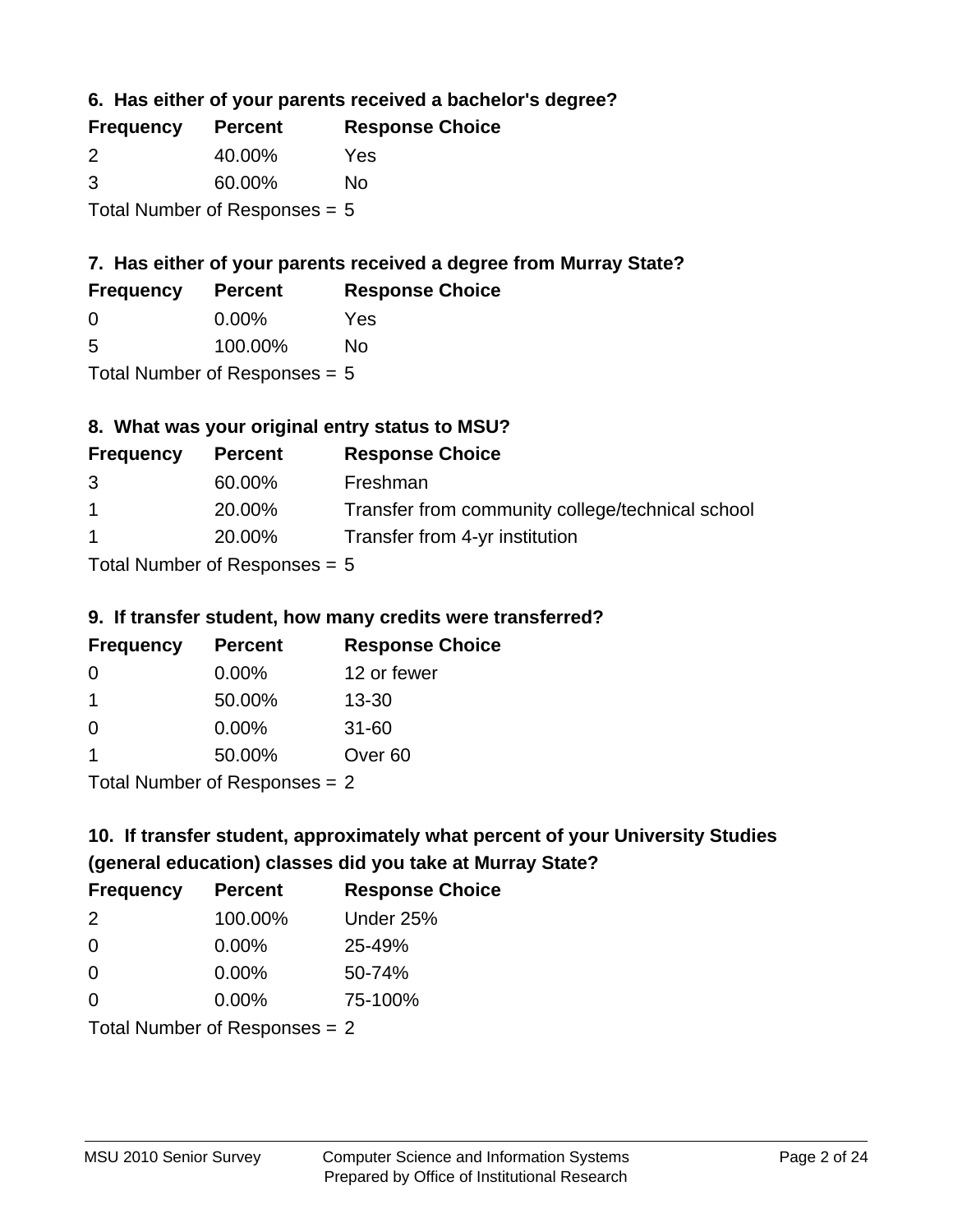#### **11. What has been your attendance status at MSU?**

| <b>Frequency</b>               | <b>Percent</b> | <b>Response Choice</b>     |
|--------------------------------|----------------|----------------------------|
| 5                              | 100.00%        | <b>Primarily full-time</b> |
| $\Omega$                       | $0.00\%$       | <b>Primarily part-time</b> |
| $Total Number of Dononono = 5$ |                |                            |

Total Number of Responses = 5

## **12. In which Residential College are you a member?**

| <b>Frequency</b> | <b>Percent</b> | <b>Response Choice</b>            |
|------------------|----------------|-----------------------------------|
| 1                | 20.00%         | Do not know                       |
| 0                | 0.00%          | <b>Clark College</b>              |
| 1                | 20.00%         | <b>Elizabeth College</b>          |
|                  | 20.00%         | <b>Franklin-Springer Colleges</b> |
|                  | 20.00%         | <b>Hart College</b>               |
| 0                | 0.00%          | <b>Hester College</b>             |
| 0                | 0.00%          | <b>Regents College</b>            |
| 0                | 0.00%          | <b>Richmond College</b>           |
|                  | 20.00%         | <b>White College</b>              |
|                  |                |                                   |

Total Number of Responses = 5

## **13. Have you ever received any type of Financial Aid while at MSU? (Scholarships, grants, work-study, etc.)**

| <b>Frequency</b>                | <b>Percent</b> | <b>Response Choice</b> |  |
|---------------------------------|----------------|------------------------|--|
| 3                               | 60.00%         | Yes                    |  |
| 2                               | 40.00%         | Nο                     |  |
| Total Number of Responses $= 5$ |                |                        |  |

**14. What degree are you seeking at this time?**

| <b>Frequency</b> | <b>Percent</b>                  | <b>Response Choice</b> |
|------------------|---------------------------------|------------------------|
| 0                | $0.00\%$                        | Associate              |
| 5                | 100.00%                         | <b>Baccalaureate</b>   |
|                  | Total Number of Responses $= 5$ |                        |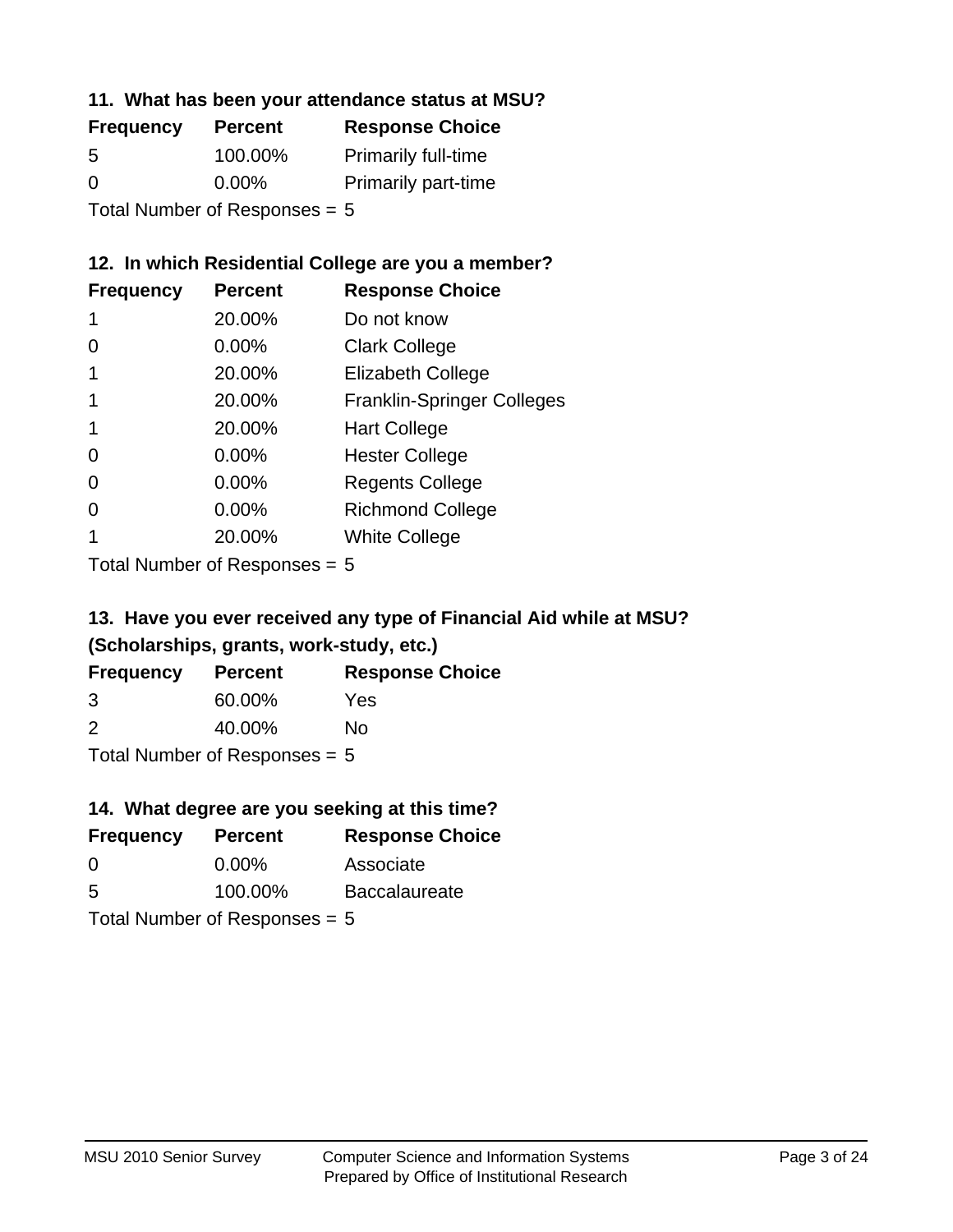**15. How many years will it take you to complete your degree from the point of your initial enrollment in college (including any time at a previous institution)?**

| <b>Frequency</b> | <b>Percent</b> | <b>Response Choice</b> |
|------------------|----------------|------------------------|
| $\Omega$         | 0.00%          | Two                    |
| $\Omega$         | 0.00%          | <b>Three</b>           |
| 2                | 40.00%         | Four                   |
| 2                | 40.00%         | Five                   |
| $\Omega$         | 0.00%          | <b>Six</b>             |
|                  | 20.00%         | More than six          |
|                  |                |                        |

Total Number of Responses = 5

#### **16. In what range does your grade point average fall?**

| <b>Frequency</b> | <b>Percent</b> | <b>Response Choice</b> |
|------------------|----------------|------------------------|
| -3               | 60.00%         | $2.00 - 2.50$          |
| $\mathcal{P}$    | 40.00%         | $2.51 - 3.00$          |
| 0                | 0.00%          | $3.01 - 3.50$          |
| 0                | 0.00%          | $3.51 - 4.00$          |
|                  |                |                        |

Total Number of Responses = 5

## **They are used to sort the data, and do not appear in this table Questions 17 and 18 relate to department and program information.**

#### **19. For what purpose did you enroll at MSU?**

| <b>Frequency</b>            | <b>Percent</b> | <b>Response Choice</b>                    |
|-----------------------------|----------------|-------------------------------------------|
| 0                           | $0.00\%$       | To receive an associate degree            |
| 5                           | 100.00%        | To receive a baccalaureate degree         |
| $\overline{0}$              | $0.00\%$       | To take a few job related courses         |
| $\Omega$                    | 0.00%          | To transfer to another college/university |
| Total Number of Desponses E |                |                                           |

I otal Number of Responses  $= 5$ 

# **20. What is the highest degree you eventually hope to receive?**

| <b>Frequency</b> | <b>Percent</b>                 | <b>Response Choice</b> |
|------------------|--------------------------------|------------------------|
| 0                | 0.00%                          | Associate              |
| 5                | 100.00%                        | <b>Baccalaureate</b>   |
| $\overline{0}$   | $0.00\%$                       | Graduate               |
| 0                | $0.00\%$                       | Professional           |
|                  | $Total Number of DoEROROR = 5$ |                        |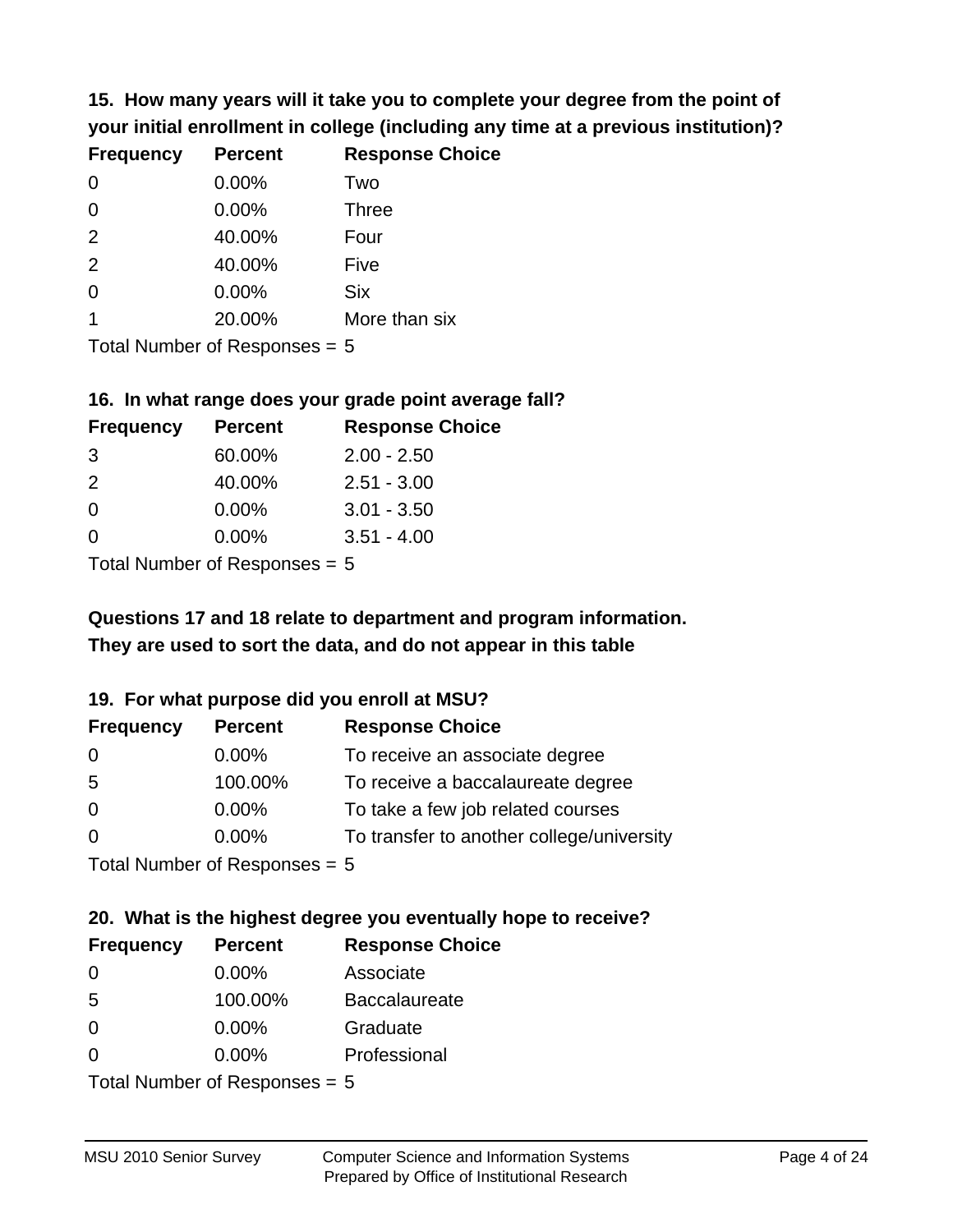#### **21. Which best describes your situation?**

| <b>Frequency</b> | <b>Percent</b> | <b>Response Choice</b>               |
|------------------|----------------|--------------------------------------|
| 3                | 60.00%         | Did not change major/area            |
|                  | 20.00%         | Did not initially declare major/area |
|                  | 20.00%         | Changed major/area                   |

Total Number of Responses = 5

## **22. While school was in session during the past year, how many hours per week, on average, did you work for pay?**

| <b>Frequency</b> | <b>Percent</b> | <b>Response Choice</b> |
|------------------|----------------|------------------------|
| -1               | 20.00%         | Did not work           |
| $\Omega$         | 0.00%          | Worked 1-10 hrs        |
| $\mathbf 1$      | 20.00%         | Worked 11-20 hrs       |
| $\Omega$         | 0.00%          | Worked 21-30 hrs       |
| -1               | 20.00%         | Worked 31-40 hrs       |
| 2                | 40.00%         | Worked over 40 hrs     |
|                  |                |                        |

Total Number of Responses = 5

#### **23. For the most part, were classes offered at times convenient to you?**

| <b>Frequency</b>                | <b>Percent</b> | <b>Response Choice</b> |
|---------------------------------|----------------|------------------------|
| .5                              | 100.00%        | Yes                    |
| $\Omega$                        | $0.00\%$       | Nο                     |
| Total Number of Responses = $5$ |                |                        |

#### **24. If no, what time would you have preferred?**

| <b>Frequency</b> | <b>Percent</b>                  | <b>Response Choice</b> |
|------------------|---------------------------------|------------------------|
| $\Omega$         | #DIV/0!                         | Late afternoon         |
| $\Omega$         | #DIV/0!                         | Evening                |
| $\Omega$         | #DIV/0!                         | Weekend                |
| $\Omega$         | #DIV/0!                         | During the day         |
|                  | Total Number of Responses = $0$ |                        |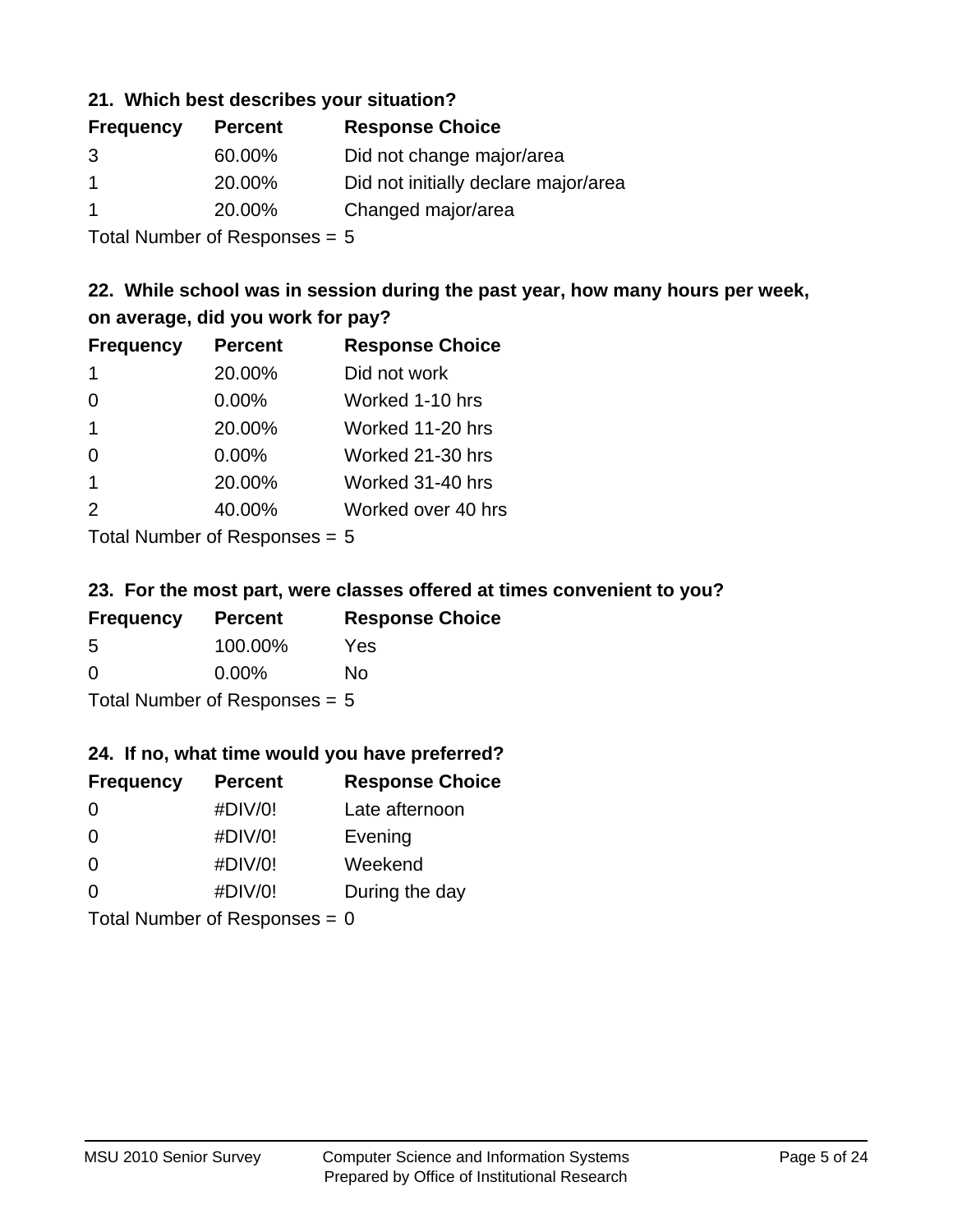#### **25. Which best describes the location where you completed the majority of your coursework?**

| <b>Frequency</b> | <b>Percent</b>            | <b>Response Choice</b> |
|------------------|---------------------------|------------------------|
| $\overline{4}$   | 80.00%                    | <b>Murray</b>          |
| $\Omega$         | 0.00%                     | Paducah                |
| $\Omega$         | 0.00%                     | Ft. Campbell           |
| $\Omega$         | 0.00%                     | Madisonville           |
| $\overline{0}$   | 0.00%                     | Hopkinsville           |
| 0                | 0.00%                     | Henderson              |
| 1                | 20.00%                    | On the Internet        |
| 0                | 0.00%                     | Other                  |
|                  | Total Number of Deepensee |                        |

Total Number of Responses = 5

#### **26. Did you take any online courses while at Murray State?**

| <b>Frequency</b>                | <b>Percent</b> | <b>Response Choice</b> |
|---------------------------------|----------------|------------------------|
| -3                              | 60.00%         | Yes                    |
| $\mathcal{P}$                   | 40.00%         | Nο                     |
| Total Number of Responses $= 5$ |                |                        |

# **27. Did it take you an extra semester or more to complete degree requirements at Murray State?**

| <b>Frequency</b> | <b>Percent</b>              | <b>Response Choice</b> |
|------------------|-----------------------------|------------------------|
| 5                | 100.00%                     | Yes                    |
| 0                | $0.00\%$                    | No                     |
|                  | Tatal Massakan af Dagmannar |                        |

Total Number of Responses = 5

#### **28. If yes, why did it take you an extra semester or more?**

| <b>Frequency</b>                | <b>Percent</b> | <b>Response Choice</b>                                       |
|---------------------------------|----------------|--------------------------------------------------------------|
| $\mathbf{1}$                    | 20.00%         | Work obligation limited my enrollment.                       |
| $\mathbf 0$                     | $0.00\%$       | Family obligations limited my enrollment.                    |
| $\mathbf 0$                     | $0.00\%$       | Tuition and other costs of attendance limited my enrollment. |
| $\mathbf 0$                     | $0.00\%$       | A decision to change majors added to my requirements.        |
| $\mathbf{1}$                    | 20.00%         | A required course or courses were not offered.               |
| $\mathbf 0$                     | $0.00\%$       | Credits were lost transferring to Murray State.              |
| 3                               | 60.00%         | Other                                                        |
| Total Number of Responses $= 5$ |                |                                                              |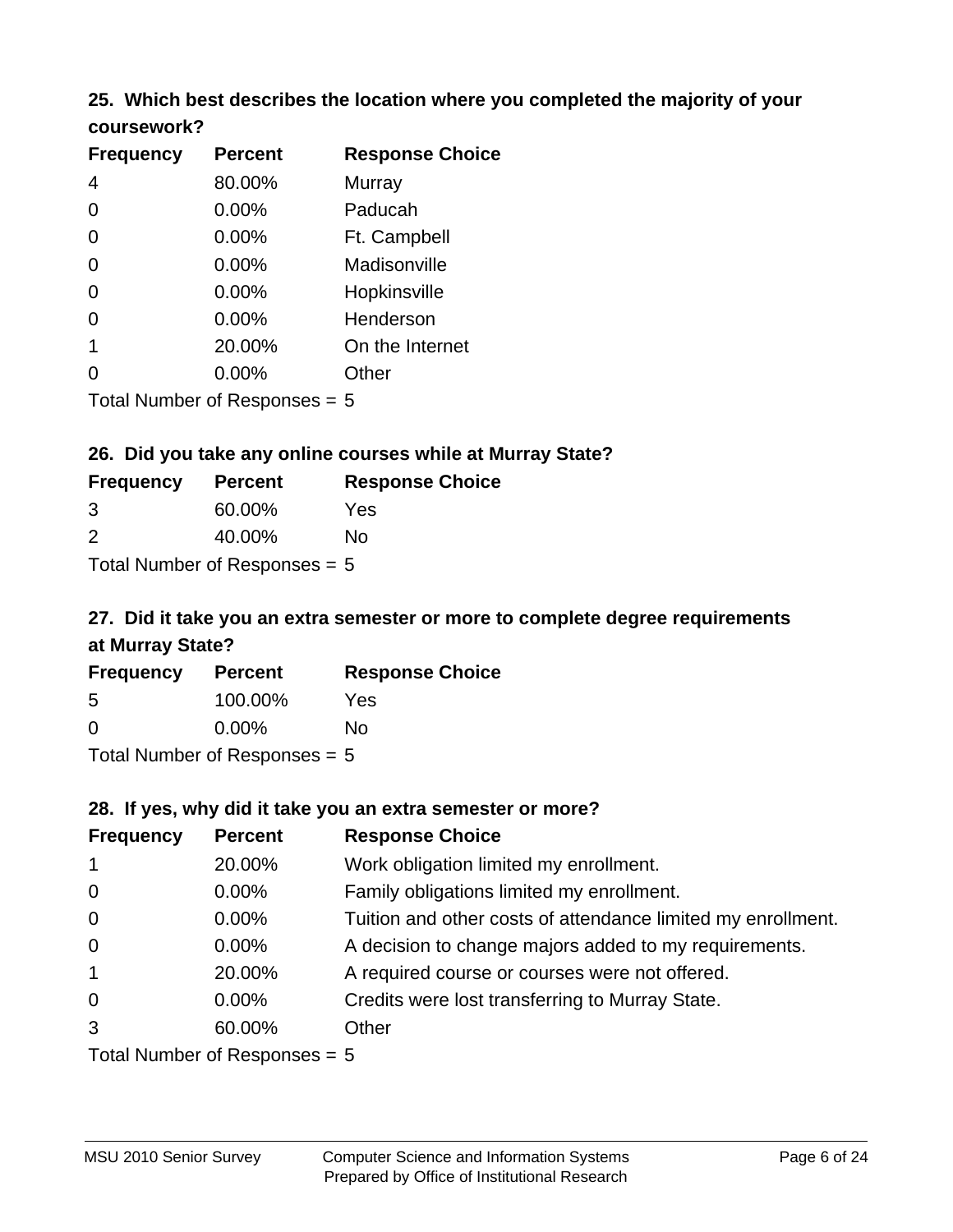## **29. Did you have trouble getting any course(s) you needed while at Murray State?**

| <b>Frequency</b>                | <b>Percent</b> | <b>Response Choice</b> |
|---------------------------------|----------------|------------------------|
|                                 | 20.00%         | Yes                    |
| 4                               | 80.00%         | Nο                     |
| Total Number of Responses $= 5$ |                |                        |

## **30. If yes, why did you have trouble getting the course?**

| <b>Frequency</b> | <b>Percent</b> | <b>Response Choice</b>                                |
|------------------|----------------|-------------------------------------------------------|
| $\mathbf{1}$     | 100.00%        | Not offered the semester I needed it.                 |
| $\overline{0}$   | $0.00\%$       | Not offered at hours convenient to my work schedule.  |
| $\overline{0}$   | $0.00\%$       | Not offered at hours suitable for my school schedule. |
| $\overline{0}$   | $0.00\%$       | All course sections were closed.                      |
| $\overline{0}$   | $0.00\%$       | I was unaware of the prerequisites for the course.    |
|                  |                |                                                       |

Total Number of Responses = 1

## **31. Which statement best describes your experience with off-campus coop/internship?**

| <b>Frequency</b> | <b>Percent</b>                                                                       | <b>Response Choice</b>             |
|------------------|--------------------------------------------------------------------------------------|------------------------------------|
| $\overline{4}$   | 80.00%                                                                               | Cannot judge, I did not have one.  |
| $\mathbf 1$      | 20.00%                                                                               | My experience was very valuable.   |
| $\Omega$         | $0.00\%$                                                                             | My experience was valuable.        |
| $\Omega$         | $0.00\%$                                                                             | My experience was of little value. |
| $\Omega$         | 0.00%                                                                                | My experience was of no value.     |
|                  | $T$ at all $\lambda$ become leave on $\lambda$ $\mathbf{D}$ and a second contract of |                                    |

Total Number of Responses = 5

# **32. Which statement best describes your experience with on-campus faculty-directed research, scholarly, or creative project?**

| <b>Frequency</b> | <b>Percent</b>              | <b>Response Choice</b>             |
|------------------|-----------------------------|------------------------------------|
| 3                | 60.00%                      | Cannot judge; I did not have one.  |
| $\overline{0}$   | 0.00%                       | My experience was very valuable.   |
| 2                | 40.00%                      | My experience was valuable.        |
| $\Omega$         | $0.00\%$                    | My experience was of little value. |
| $\Omega$         | $0.00\%$                    | My experience was of no value.     |
|                  | Total Number of Despanses E |                                    |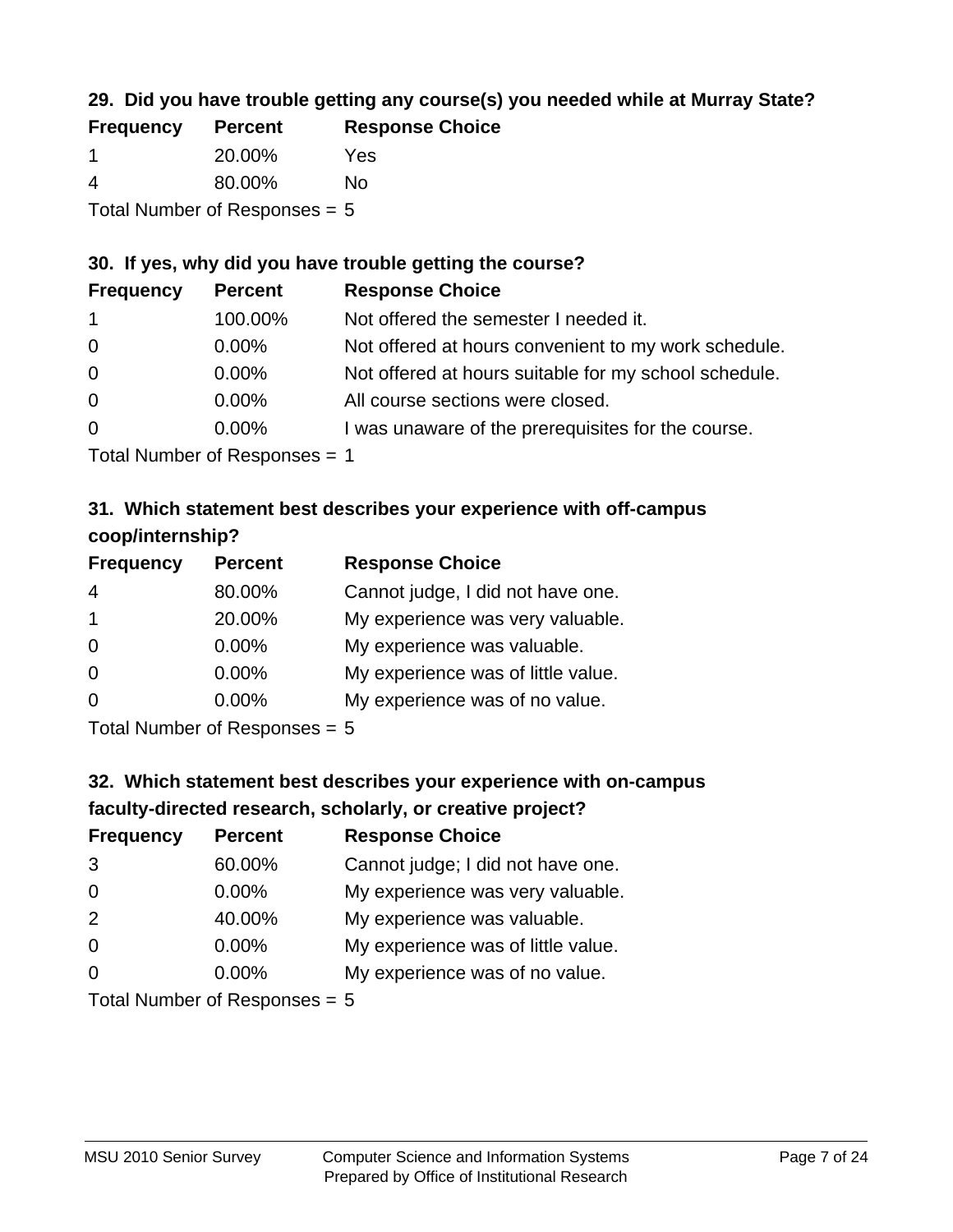#### **33. Which statement best describes your experience with academic advising in your major/area?**

| $\cdots$ your mapproved. |                |                                                       |
|--------------------------|----------------|-------------------------------------------------------|
| <b>Frequency</b>         | <b>Percent</b> | <b>Response Choice</b>                                |
| 0                        | $0.00\%$       | Cannot judge; I did not make use of the opportunity.  |
| 5                        | 100.00%        | I was satisfied with information my adviser provided. |
| $\overline{0}$           | $0.00\%$       | Advice was inaccurate, incomplete, or misleading.     |
| $\overline{0}$           | 0.00%          | My adviser was not available.                         |
|                          |                |                                                       |

Total Number of Responses = 5

## **For questions 34-48, indicate the extent to which you were satisfied.**

| 34. Class size relative to type of course |
|-------------------------------------------|
|-------------------------------------------|

| <b>Frequency</b>              | <b>Percent</b> | <b>Response Choice</b> |  |
|-------------------------------|----------------|------------------------|--|
| $\mathcal{P}$                 | 40.00%         | Very satisfied         |  |
| 3                             | 60.00%         | <b>Satisfied</b>       |  |
| $\Omega$                      | $0.00\%$       | <b>Dissatisfied</b>    |  |
| ∩                             | $0.00\%$       | Very dissatisfied      |  |
| $Total Number of Denonce - E$ |                |                        |  |

Total Number of Responses = 5

## **35. Out-of-class availability of faculty**

| <b>Frequency</b>           | <b>Percent</b> | <b>Response Choice</b> |
|----------------------------|----------------|------------------------|
|                            | 20.00%         | Very satisfied         |
| 3                          | 60.00%         | Satisfied              |
| $\mathbf 1$                | 20.00%         | <b>Dissatisfied</b>    |
| $\Omega$                   | $0.00\%$       | Very dissatisfied      |
| Tatal Number of Desperance |                |                        |

Total Number of Responses = 5

## **36. Effectiveness of your high school preparation for college work**

| <b>Frequency</b> | <b>Percent</b>             | <b>Response Choice</b> |
|------------------|----------------------------|------------------------|
| 2                | 40.00%                     | Very satisfied         |
| -1               | 20.00%                     | Satisfied              |
| $\mathbf 1$      | 20.00%                     | <b>Dissatisfied</b>    |
|                  | 20.00%                     | Very dissatisfied      |
|                  | Total Number of Decononces |                        |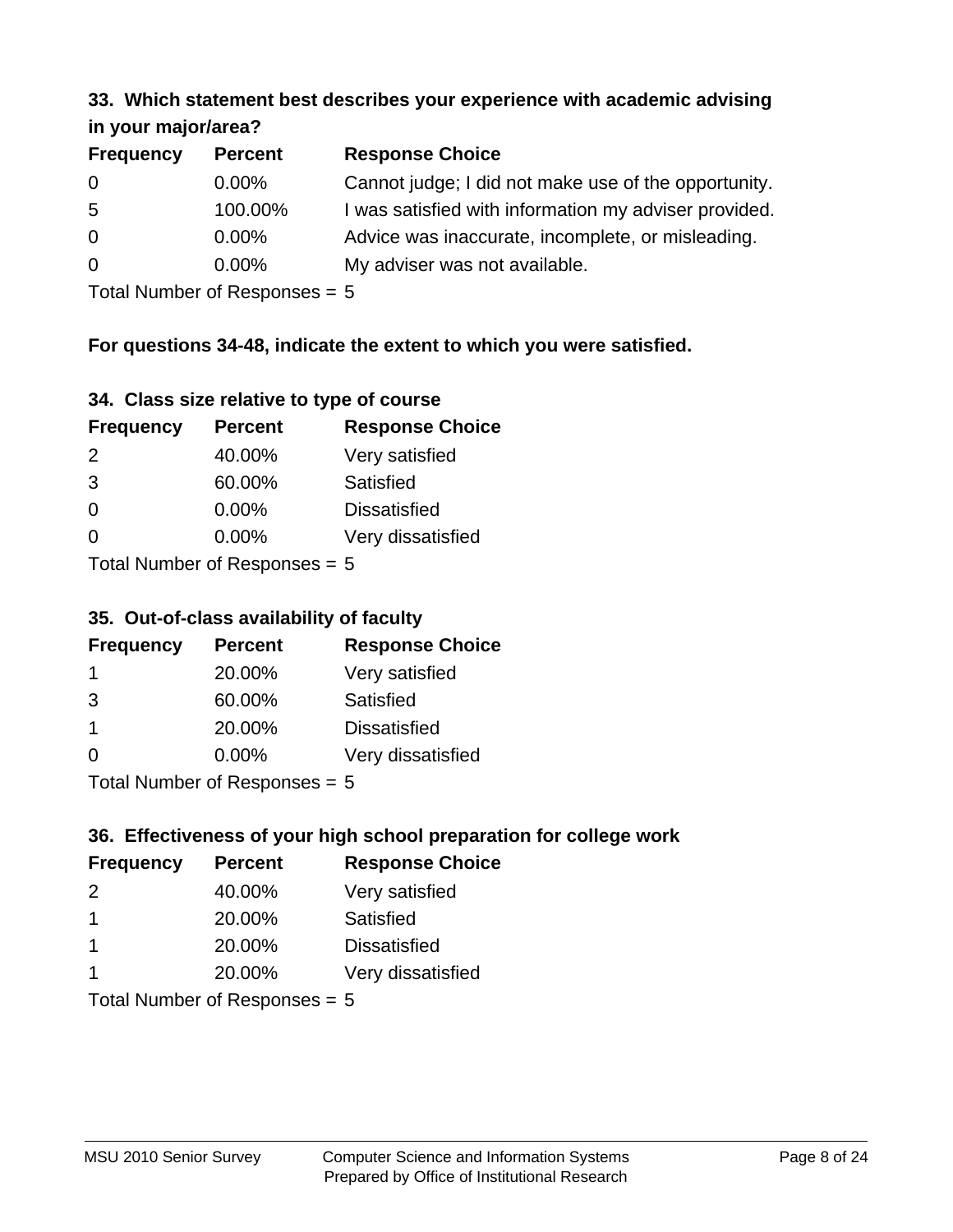## **37. Fairness of faculty in their treatment of individual students**

| <b>Frequency</b> | <b>Percent</b> | <b>Response Choice</b> |
|------------------|----------------|------------------------|
| 2                | 40.00%         | Very satisfied         |
| 3                | 60.00%         | Satisfied              |
| $\Omega$         | 0.00%          | <b>Dissatisfied</b>    |
| $\Omega$         | $0.00\%$       | Very dissatisfied      |
|                  |                |                        |

Total Number of Responses = 5

#### **38. Overall quality of instruction at Murray State**

| <b>Frequency</b> | <b>Percent</b>                        | <b>Response Choice</b> |
|------------------|---------------------------------------|------------------------|
| -1               | 20.00%                                | Very satisfied         |
| 4                | 80.00%                                | Satisfied              |
| $\Omega$         | 0.00%                                 | <b>Dissatisfied</b>    |
| $\Omega$         | 0.00%                                 | Very dissatisfied      |
|                  | The HI district of Production and the |                        |

Total Number of Responses = 5

## **39. Quality of instruction in University Studies (General Education) courses**

| <b>Frequency</b> | <b>Percent</b>            | <b>Response Choice</b> |
|------------------|---------------------------|------------------------|
| $\Omega$         | $0.00\%$                  | Very satisfied         |
| 5                | 100.00%                   | Satisfied              |
| $\Omega$         | 0.00%                     | <b>Dissatisfied</b>    |
| $\Omega$         | 0.00%                     | Very dissatisfied      |
|                  | Total Number of Deepensee |                        |

I otal Number of Responses  $= 5$ 

#### **40. Quality of instruction in your major**

| <b>Frequency</b>                | <b>Percent</b> | <b>Response Choice</b> |
|---------------------------------|----------------|------------------------|
| $\Omega$                        | $0.00\%$       | Very satisfied         |
| 5                               | 100.00%        | Satisfied              |
| $\Omega$                        | $0.00\%$       | <b>Dissatisfied</b>    |
| $\Omega$                        | $0.00\%$       | Very dissatisfied      |
| Total Number of Responses = $5$ |                |                        |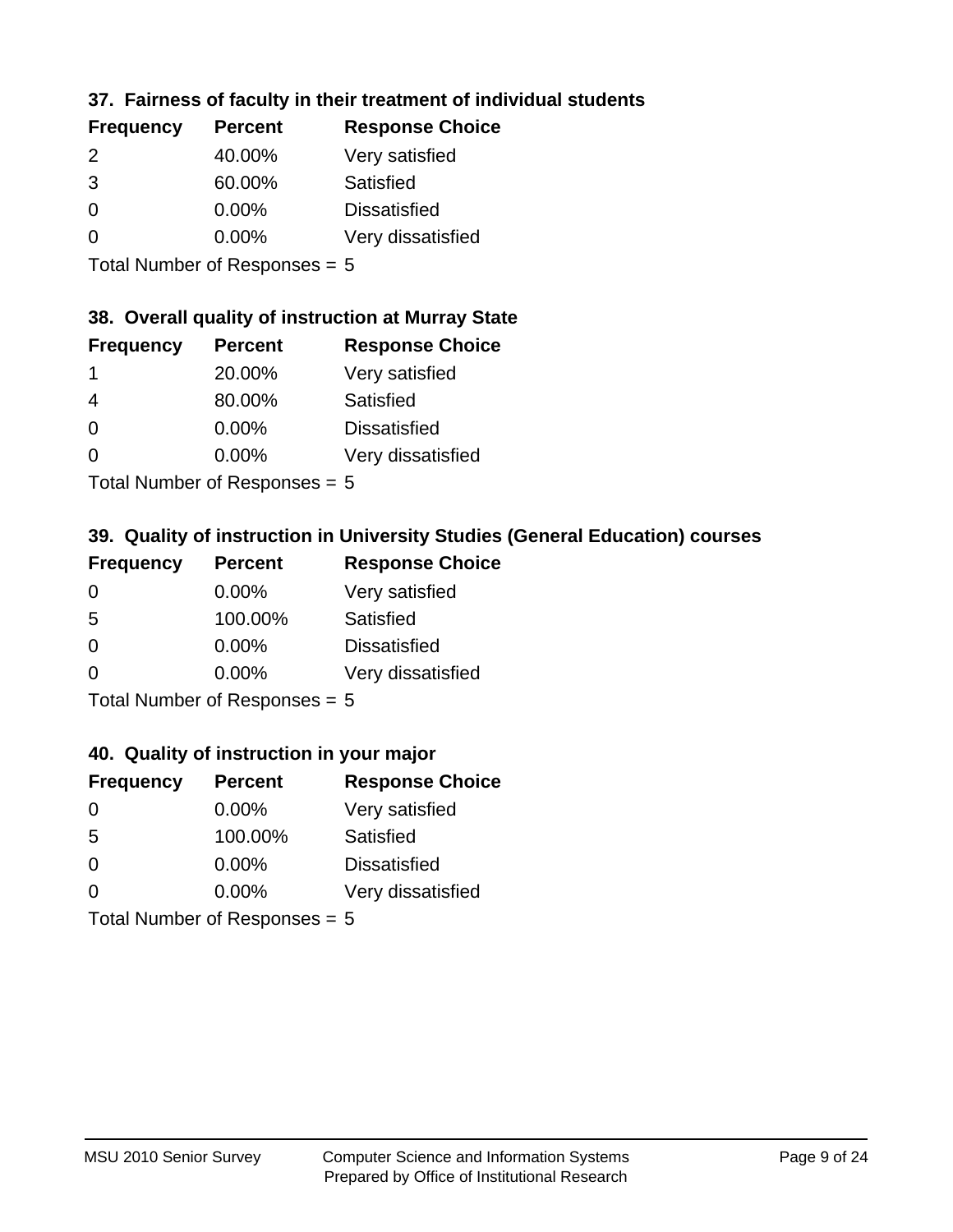## **41. Clarity of program objectives in your major**

| <b>Frequency</b> | <b>Percent</b> | <b>Response Choice</b> |
|------------------|----------------|------------------------|
|                  | 20.00%         | Very satisfied         |
| 3                | 60.00%         | Satisfied              |
|                  | 20.00%         | <b>Dissatisfied</b>    |
| ∩                | $0.00\%$       | Very dissatisfied      |
|                  |                |                        |

Total Number of Responses = 5

#### **42. Intellectual challenge of the academic program**

| <b>Frequency</b> | <b>Percent</b> | <b>Response Choice</b> |
|------------------|----------------|------------------------|
| 2                | 40.00%         | Very satisfied         |
| 3                | 60.00%         | Satisfied              |
| $\Omega$         | 0.00%          | <b>Dissatisfied</b>    |
| $\Omega$         | 0.00%          | Very dissatisfied      |
|                  |                |                        |

Total Number of Responses = 5

## **43. Encouragement and information from your major department for employment after graduation**

| <b>Frequency</b> | <b>Percent</b>                                                     | <b>Response Choice</b> |
|------------------|--------------------------------------------------------------------|------------------------|
| 1                | 20.00%                                                             | Very satisfied         |
| $\overline{4}$   | 80.00%                                                             | Satisfied              |
| 0                | $0.00\%$                                                           | <b>Dissatisfied</b>    |
| $\Omega$         | 0.00%                                                              | Very dissatisfied      |
|                  | $T$ at all Message and $R$ $\sim$ and $\sim$ and $\sim$ and $\sim$ |                        |

Total Number of Responses = 5

## **44. Availability of opportunities to engage in a faculty-mentored research,**

## **scholarly, or creative project in your area of study/interest**

| <b>Frequency</b> | <b>Percent</b> | <b>Response Choice</b> |
|------------------|----------------|------------------------|
|                  | 20.00%         | Very satisfied         |
| 4                | 80.00%         | Satisfied              |
| $\Omega$         | 0.00%          | <b>Dissatisfied</b>    |
| $\Omega$         | 0.00%          | Very dissatisfied      |
|                  |                |                        |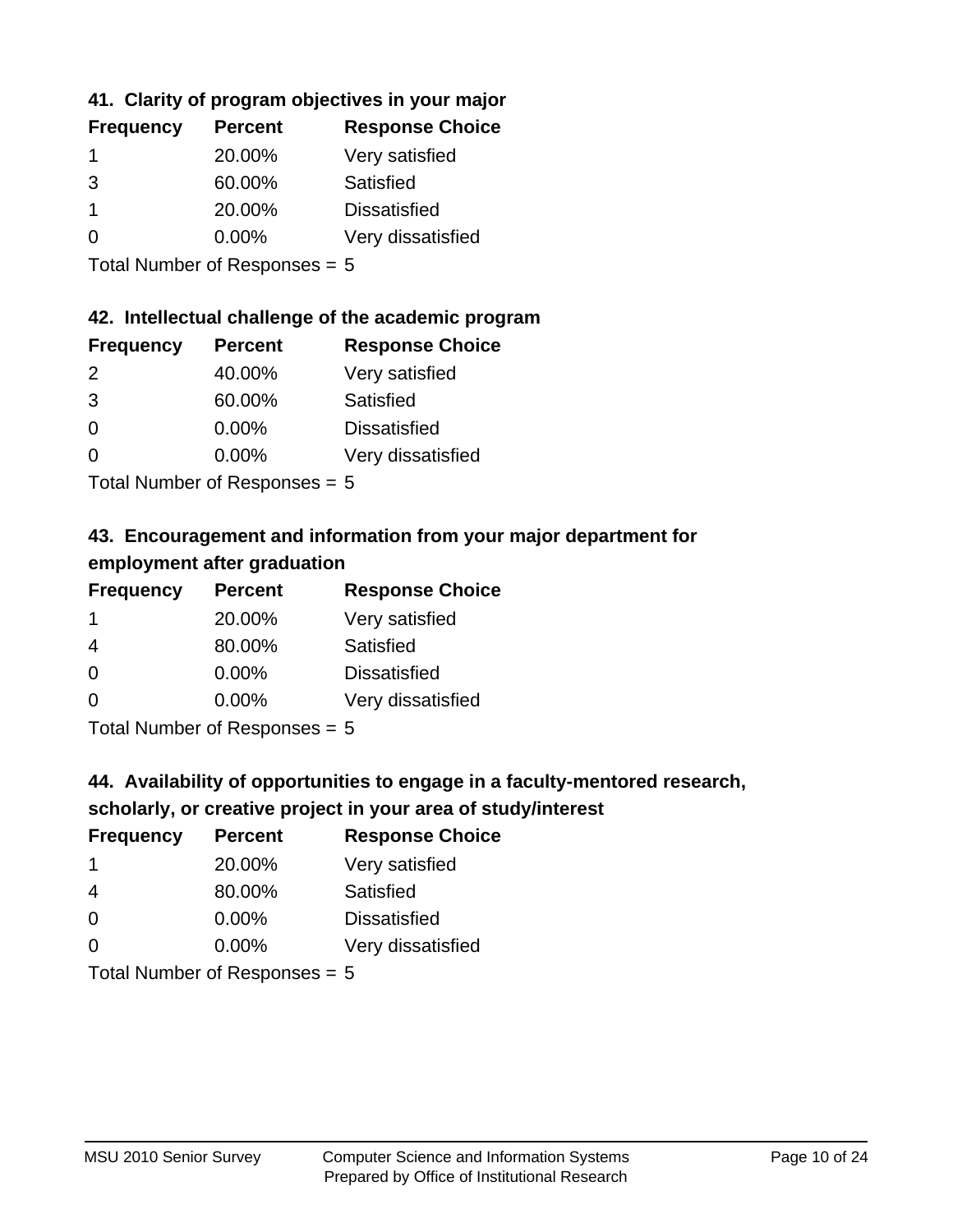#### **45. Library hours**

| <b>Frequency</b> | <b>Percent</b> | <b>Response Choice</b> |
|------------------|----------------|------------------------|
|                  | 20.00%         | Very satisfied         |
| 3                | 60.00%         | Satisfied              |
|                  | 20.00%         | <b>Dissatisfied</b>    |
| $\Omega$         | 0.00%          | Very dissatisfied      |
|                  |                |                        |

Total Number of Responses = 5

#### **46. Effectiveness of library personnel in meeting your information needs**

| <b>Frequency</b> | <b>Percent</b> | <b>Response Choice</b> |
|------------------|----------------|------------------------|
| 0                | $0.00\%$       | Very satisfied         |
| 4                | 80.00%         | Satisfied              |
|                  | 20.00%         | <b>Dissatisfied</b>    |
| ∩                | $0.00\%$       | Very dissatisfied      |
|                  |                |                        |

Total Number of Responses = 5

#### **47. Access to library resources on hand**

| <b>Frequency</b>                | <b>Percent</b> | <b>Response Choice</b> |
|---------------------------------|----------------|------------------------|
| $\Omega$                        | $0.00\%$       | Very satisfied         |
| 5                               | 100.00%        | Satisfied              |
| $\Omega$                        | $0.00\%$       | <b>Dissatisfied</b>    |
| $\Omega$                        | $0.00\%$       | Very dissatisfied      |
| Total Number of Responses = $5$ |                |                        |

**48. Electronic access to library resources**

| <b>Frequency</b> | <b>Percent</b>                  | <b>Response Choice</b> |
|------------------|---------------------------------|------------------------|
| $\Omega$         | 0.00%                           | Very satisfied         |
| 5                | 100.00%                         | <b>Satisfied</b>       |
| $\Omega$         | $0.00\%$                        | <b>Dissatisfied</b>    |
| $\Omega$         | $0.00\%$                        | Very dissatisfied      |
|                  | Total Number of Responses = $5$ |                        |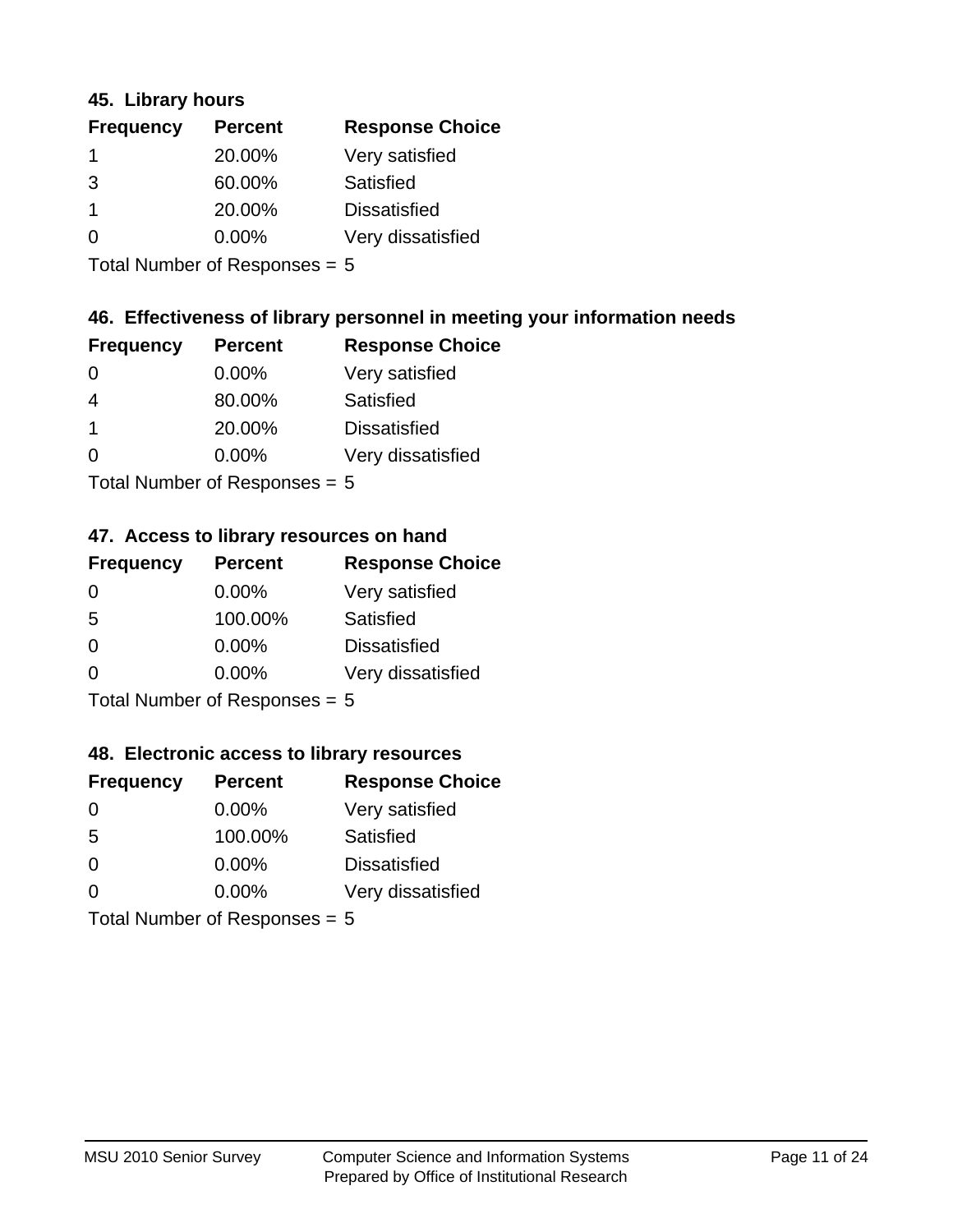**was in helping you achieve these goals. For questions 49-55, please indicate how effective University Studies at MSU** 

## **49. Writing Skills**

| <b>Frequency</b>                | <b>Percent</b> | <b>Response Choice</b> |
|---------------------------------|----------------|------------------------|
| $\mathcal{P}$                   | 40.00%         | Very effective         |
| 3                               | 60.00%         | Effective              |
| $\Omega$                        | $0.00\%$       | Ineffective            |
| $\Omega$                        | $0.00\%$       | Very ineffective       |
| Total Number of Responses = $5$ |                |                        |

**50. Speaking Skills**

| <b>Frequency</b> | <b>Percent</b>                  | <b>Response Choice</b> |
|------------------|---------------------------------|------------------------|
| $\Omega$         | $0.00\%$                        | Very effective         |
| 5                | 100.00%                         | Effective              |
| $\Omega$         | 0.00%                           | Ineffective            |
| 0                | 0.00%                           | Very ineffective       |
|                  | $Total$ Number of Despanses $-$ |                        |

Total Number of Responses = 5

#### **51. Critical Thinking Skills**

| <b>Frequency</b> | <b>Percent</b>            | <b>Response Choice</b> |
|------------------|---------------------------|------------------------|
| $\Omega$         | $0.00\%$                  | Very effective         |
| -5               | 100.00%                   | Effective              |
| $\Omega$         | 0.00%                     | Ineffective            |
| $\Omega$         | 0.00%                     | Very ineffective       |
|                  | Total Number of Deepensee |                        |

Total Number of Responses = 5

## **52. Computer Technology**

| <b>Frequency</b>                | <b>Percent</b> | <b>Response Choice</b> |
|---------------------------------|----------------|------------------------|
| 4                               | 80.00%         | Very effective         |
| $\mathbf 1$                     | 20.00%         | Effective              |
| $\Omega$                        | $0.00\%$       | Ineffective            |
| $\Omega$                        | $0.00\%$       | Very ineffective       |
| Total Number of Responses = $5$ |                |                        |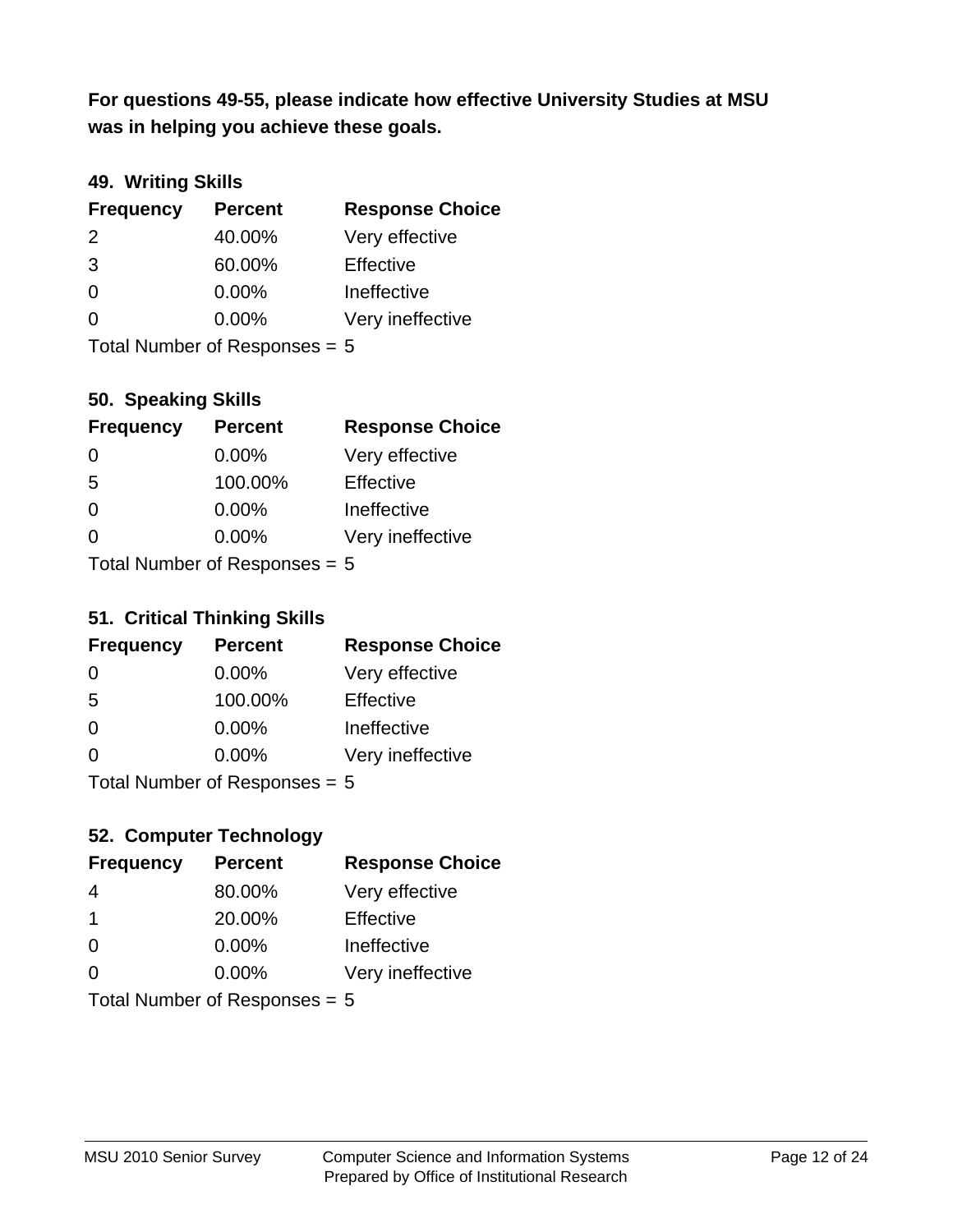## **53. General Knowledge in the liberal arts and sciences**

| <b>Frequency</b> | <b>Percent</b> | <b>Response Choice</b> |
|------------------|----------------|------------------------|
| $\Omega$         | $0.00\%$       | Very effective         |
| 5                | 100.00%        | Effective              |
| $\Omega$         | 0.00%          | Ineffective            |
| $\Omega$         | 0.00%          | Very ineffective       |
|                  |                |                        |

Total Number of Responses = 5

## **54. International Perspectives**

| <b>Frequency</b> | <b>Percent</b> | <b>Response Choice</b> |
|------------------|----------------|------------------------|
| $\Omega$         | 0.00%          | Very effective         |
| -5               | 100.00%        | Effective              |
| $\Omega$         | 0.00%          | Ineffective            |
| 0                | 0.00%          | Very ineffective       |
|                  |                |                        |

Total Number of Responses = 5

## **55. Stimulation of interest in areas outside your chosen field of study**

| <b>Frequency</b>                | <b>Percent</b> | <b>Response Choice</b> |
|---------------------------------|----------------|------------------------|
| $\Omega$                        | 0.00%          | Very effective         |
| 4                               | 80.00%         | Effective              |
| $\overline{\mathbf{1}}$         | 20.00%         | Ineffective            |
| $\Omega$                        | $0.00\%$       | Very ineffective       |
| Total Number of Responses = $5$ |                |                        |

## **For questions 56-83, please indicate how satisfactorily the following met your needs**

#### **56. African-American Student Services**

| <b>Frequency</b> | <b>Percent</b>                  | <b>Response Choice</b> |
|------------------|---------------------------------|------------------------|
| 5                | 100.00%                         | Did not use            |
| $\Omega$         | 0.00%                           | Very satisfied         |
| $\Omega$         | 0.00%                           | Satisfied              |
| $\Omega$         | $0.00\%$                        | <b>Dissatisfied</b>    |
| $\Omega$         | 0.00%                           | Very dissatisfied      |
|                  | Total Number of Responses = $5$ |                        |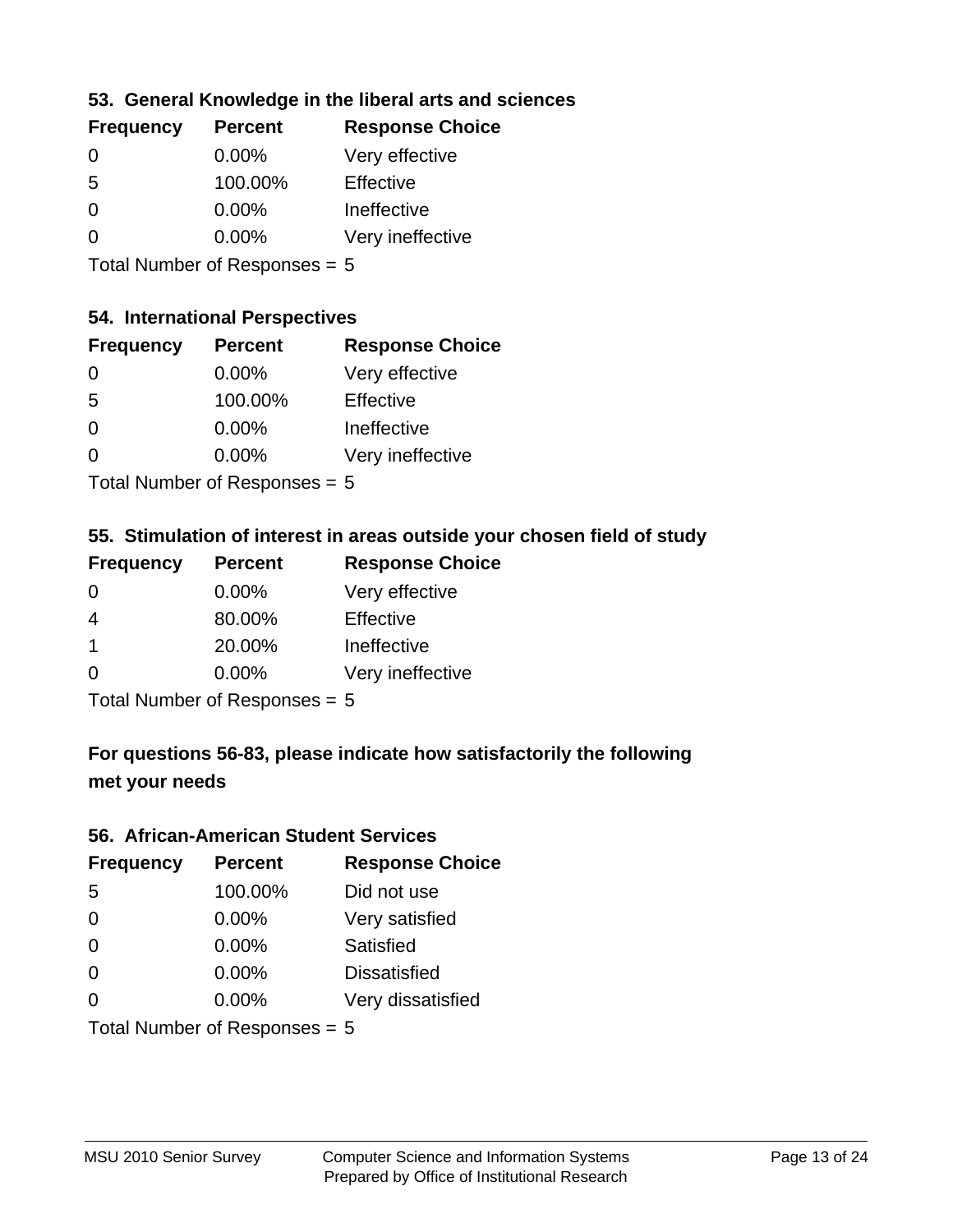#### **57. Career Services Office**

| <b>Frequency</b> | <b>Percent</b> | <b>Response Choice</b> |
|------------------|----------------|------------------------|
| $\mathcal{P}$    | 40.00%         | Did not use            |
|                  | $0.00\%$       | Very satisfied         |
| 3                | 60.00%         | <b>Satisfied</b>       |
|                  | $0.00\%$       | <b>Dissatisfied</b>    |
|                  | $0.00\%$       | Very dissatisfied      |
|                  |                |                        |

Total Number of Responses = 5

## **58. Counseling and Testing Center**

| <b>Frequency</b>          | <b>Percent</b> | <b>Response Choice</b> |
|---------------------------|----------------|------------------------|
|                           | 80.00%         | Did not use            |
| $\Omega$                  | 0.00%          | Very satisfied         |
| 1                         | 20.00%         | <b>Satisfied</b>       |
| 0                         | 0.00%          | <b>Dissatisfied</b>    |
| ∩                         | 0.00%          | Very dissatisfied      |
| Total Number of Desponses |                |                        |

Total Number of Responses = 5

#### **59. Cultural programming and activities**

| <b>Frequency</b> | <b>Percent</b>            | <b>Response Choice</b> |
|------------------|---------------------------|------------------------|
| 5                | 100.00%                   | Did not use            |
| $\Omega$         | $0.00\%$                  | Very satisfied         |
| $\Omega$         | $0.00\%$                  | Satisfied              |
| $\Omega$         | 0.00%                     | <b>Dissatisfied</b>    |
| $\Omega$         | 0.00%                     | Very dissatisfied      |
|                  | Total Number of DoEROR 0. |                        |

I otal Number of Responses  $= 5$ 

#### **60. E-study courses**

| <b>Frequency</b>              | <b>Percent</b> | <b>Response Choice</b> |
|-------------------------------|----------------|------------------------|
| 1                             | 20.00%         | Did not use            |
| $\mathbf 1$                   | 20.00%         | Very satisfied         |
| 3                             | 60.00%         | Satisfied              |
| $\Omega$                      | $0.00\%$       | <b>Dissatisfied</b>    |
| $\Omega$                      | $0.00\%$       | Very dissatisfied      |
| Total Number of Responses = 5 |                |                        |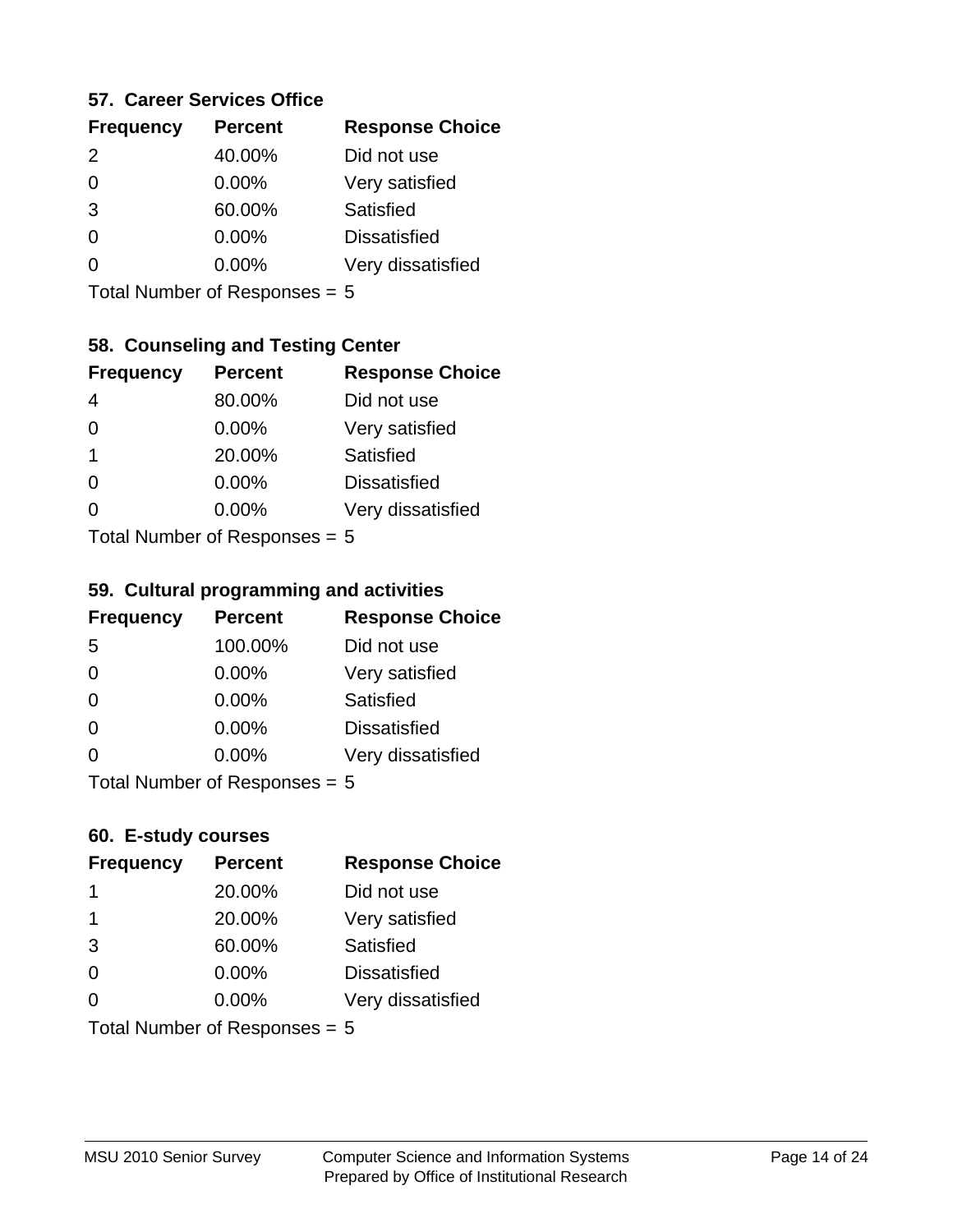#### **61. Food Services**

| <b>Frequency</b> | <b>Percent</b> | <b>Response Choice</b> |
|------------------|----------------|------------------------|
| $\mathcal{P}$    | 40.00%         | Did not use            |
| $\Omega$         | $0.00\%$       | Very satisfied         |
| 3                | 60.00%         | Satisfied              |
| 0                | 0.00%          | <b>Dissatisfied</b>    |
| O                | $0.00\%$       | Very dissatisfied      |
|                  |                |                        |

Total Number of Responses = 5

## **62. Greek life and activities**

| <b>Frequency</b> | <b>Percent</b>             | <b>Response Choice</b> |
|------------------|----------------------------|------------------------|
| 3                | 60.00%                     | Did not use            |
| 1                | 20.00%                     | Very satisfied         |
| 1                | 20.00%                     | Satisfied              |
| 0                | 0.00%                      | <b>Dissatisfied</b>    |
|                  | 0.00%                      | Very dissatisfied      |
|                  | Total Number of Decononces |                        |

I otal Number of Responses = 5

#### **63. Health Services**

| <b>Frequency</b> | <b>Percent</b>             | <b>Response Choice</b> |
|------------------|----------------------------|------------------------|
| 3                | 60.00%                     | Did not use            |
| $\Omega$         | 0.00%                      | Very satisfied         |
| 2                | 40.00%                     | <b>Satisfied</b>       |
| $\Omega$         | 0.00%                      | <b>Dissatisfied</b>    |
| $\Omega$         | 0.00%                      | Very dissatisfied      |
|                  | Total Number of Deepersoon |                        |

Total Number of Responses = 5

## **64. Honor Societies/Departmental Clubs/Special Interest Organizations**

| <b>Frequency</b> | <b>Percent</b>                | <b>Response Choice</b> |
|------------------|-------------------------------|------------------------|
| 3                | 60.00%                        | Did not use            |
| $\overline{1}$   | 20.00%                        | Very satisfied         |
| -1               | 20.00%                        | Satisfied              |
| $\Omega$         | 0.00%                         | <b>Dissatisfied</b>    |
| $\Omega$         | 0.00%                         | Very dissatisfied      |
|                  | Total Number of Responses = 5 |                        |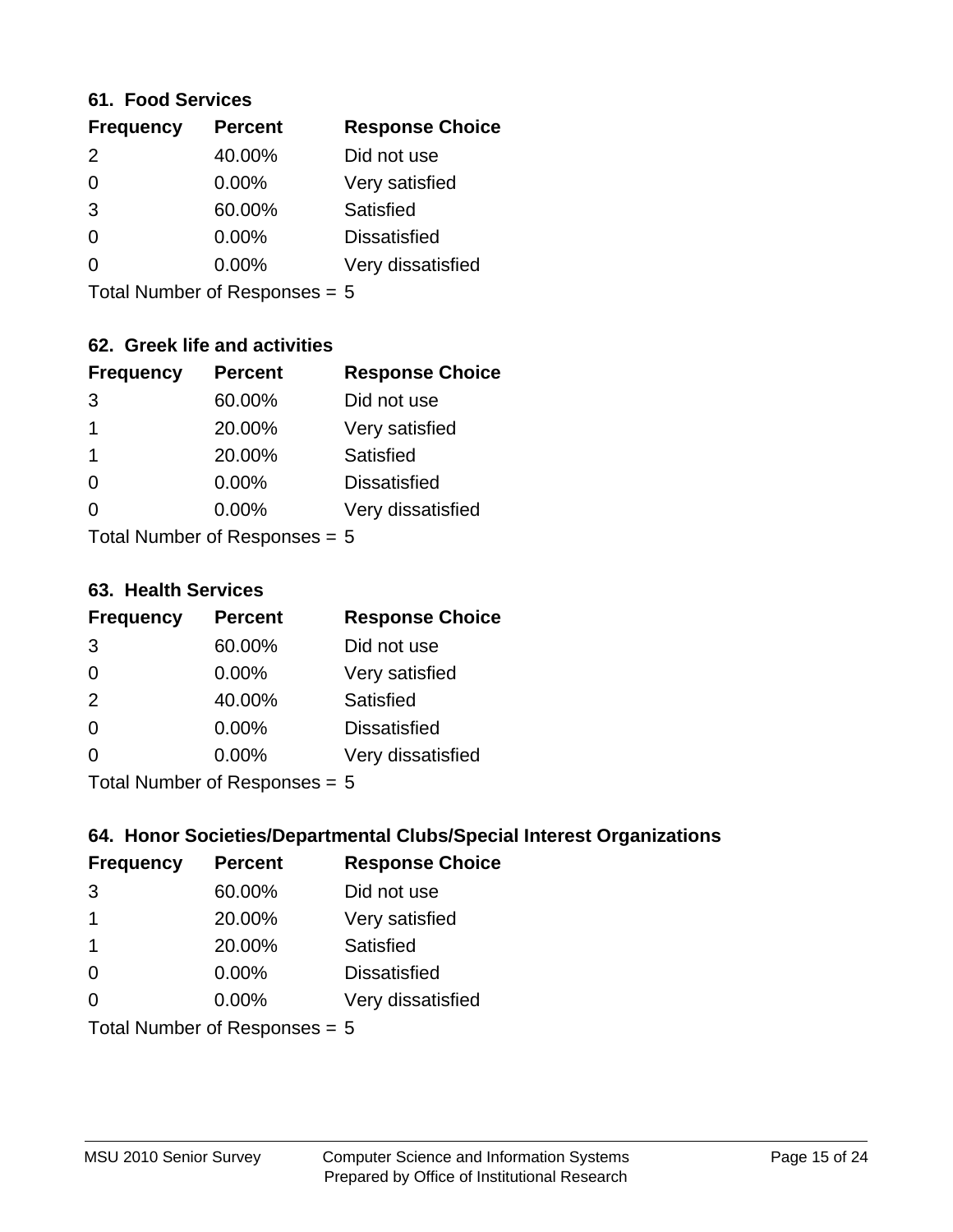#### **65. International Programs and activities**

| <b>Frequency</b> | <b>Percent</b> | <b>Response Choice</b> |
|------------------|----------------|------------------------|
| .5               | 100.00%        | Did not use            |
| 0                | 0.00%          | Very satisfied         |
| 0                | $0.00\%$       | Satisfied              |
| O                | $0.00\%$       | <b>Dissatisfied</b>    |
|                  | $0.00\%$       | Very dissatisfied      |
|                  |                |                        |

Total Number of Responses = 5

## **66. International student support services**

| <b>Frequency</b>          | <b>Percent</b> | <b>Response Choice</b> |
|---------------------------|----------------|------------------------|
| 5                         | 100.00%        | Did not use            |
| 0                         | $0.00\%$       | Very satisfied         |
| $\Omega$                  | $0.00\%$       | Satisfied              |
| $\Omega$                  | 0.00%          | <b>Dissatisfied</b>    |
| 0                         | 0.00%          | Very dissatisfied      |
| Total Number of Desponses |                |                        |

Total Number of Responses = 5

#### **67. Intramural Sports and Recreation**

| <b>Frequency</b> | <b>Percent</b>            | <b>Response Choice</b> |
|------------------|---------------------------|------------------------|
| 2                | 40.00%                    | Did not use            |
| 2                | 40.00%                    | Very satisfied         |
| -1               | 20.00%                    | Satisfied              |
| $\Omega$         | 0.00%                     | <b>Dissatisfied</b>    |
| $\Omega$         | 0.00%                     | Very dissatisfied      |
|                  | Total Number of DoEROR 0. |                        |

I otal Number of Responses  $= 5$ 

## **68. Lowry Center/Community College**

| <b>Frequency</b> | <b>Percent</b>                | <b>Response Choice</b> |
|------------------|-------------------------------|------------------------|
| 5                | 100.00%                       | Did not use            |
| $\Omega$         | 0.00%                         | Very satisfied         |
| $\Omega$         | 0.00%                         | Satisfied              |
| $\Omega$         | $0.00\%$                      | <b>Dissatisfied</b>    |
| $\Omega$         | $0.00\%$                      | Very dissatisfied      |
|                  | Total Number of Responses = 5 |                        |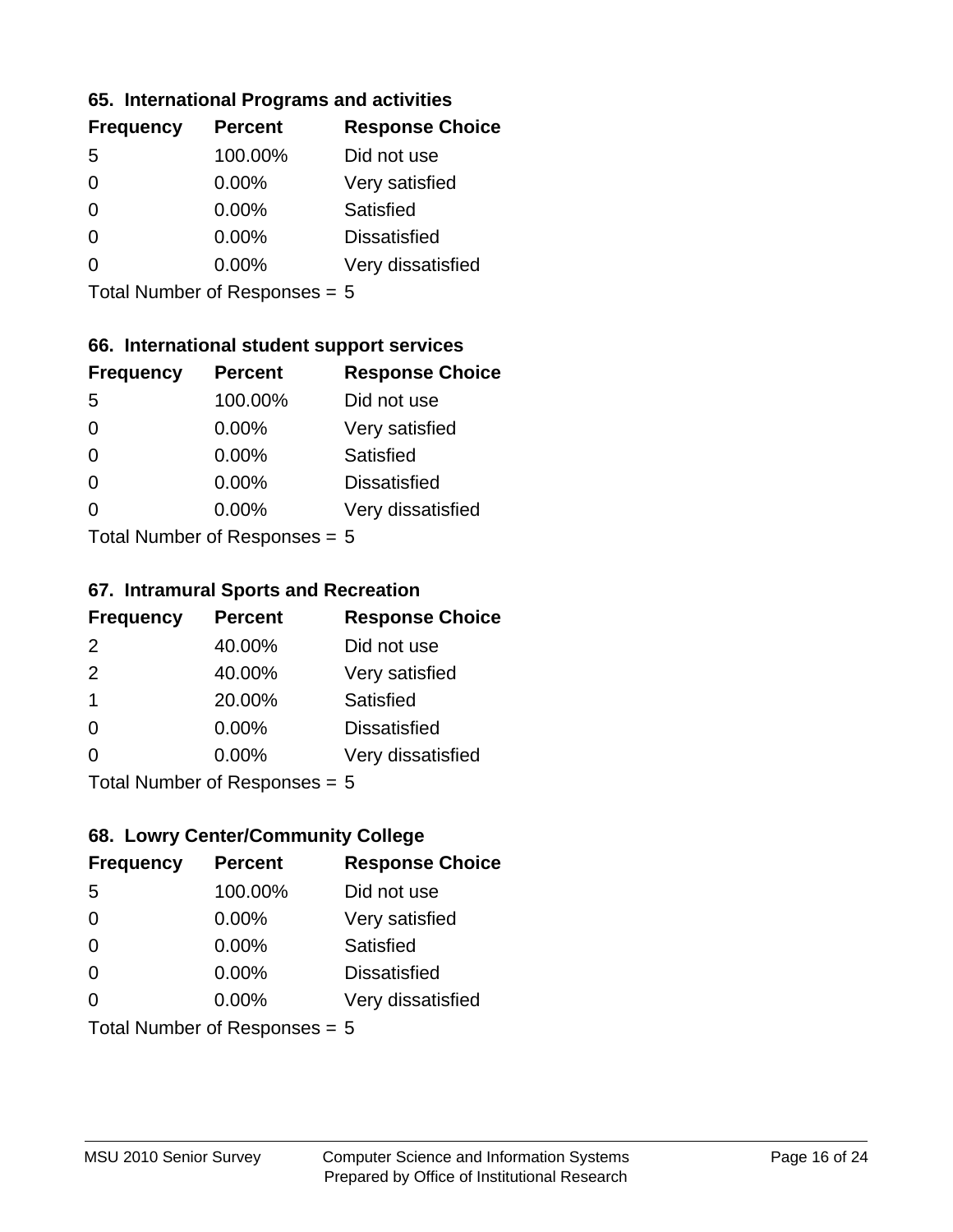## **69. Library**

| <b>Frequency</b> | <b>Percent</b> | <b>Response Choice</b> |
|------------------|----------------|------------------------|
|                  | 20.00%         | Did not use            |
| $\mathcal{P}$    | 40.00%         | Very satisfied         |
| $\mathcal{P}$    | 40.00%         | Satisfied              |
| $\Omega$         | $0.00\%$       | <b>Dissatisfied</b>    |
| O                | $0.00\%$       | Very dissatisfied      |
|                  |                |                        |

Total Number of Responses = 5

## **70. MAP Report**

| <b>Frequency</b>                | <b>Percent</b> | <b>Response Choice</b> |
|---------------------------------|----------------|------------------------|
| 1                               | 20.00%         | Did not use            |
| 1                               | 20.00%         | Very satisfied         |
| 3                               | 60.00%         | Satisfied              |
| $\Omega$                        | 0.00%          | <b>Dissatisfied</b>    |
| 0                               | 0.00%          | Very dissatisfied      |
| Total Number of Responses $= 5$ |                |                        |

#### **71. MSU Web site**

| <b>Frequency</b> | <b>Percent</b>                  | <b>Response Choice</b> |
|------------------|---------------------------------|------------------------|
| $\Omega$         | 0.00%                           | Did not use            |
| 2                | 40.00%                          | Very satisfied         |
| 3                | 60.00%                          | Satisfied              |
| $\Omega$         | 0.00%                           | <b>Dissatisfied</b>    |
| $\Omega$         | 0.00%                           | Very dissatisfied      |
|                  | Total Number of Responses = $5$ |                        |

## **72. NCAA Sports**

| <b>Frequency</b> | <b>Percent</b>                  | <b>Response Choice</b> |
|------------------|---------------------------------|------------------------|
| 2                | 40.00%                          | Did not use            |
| $\overline{1}$   | 20.00%                          | Very satisfied         |
| 2                | 40.00%                          | Satisfied              |
| 0                | 0.00%                           | <b>Dissatisfied</b>    |
| $\Omega$         | 0.00%                           | Very dissatisfied      |
|                  | Total Number of Responses = $5$ |                        |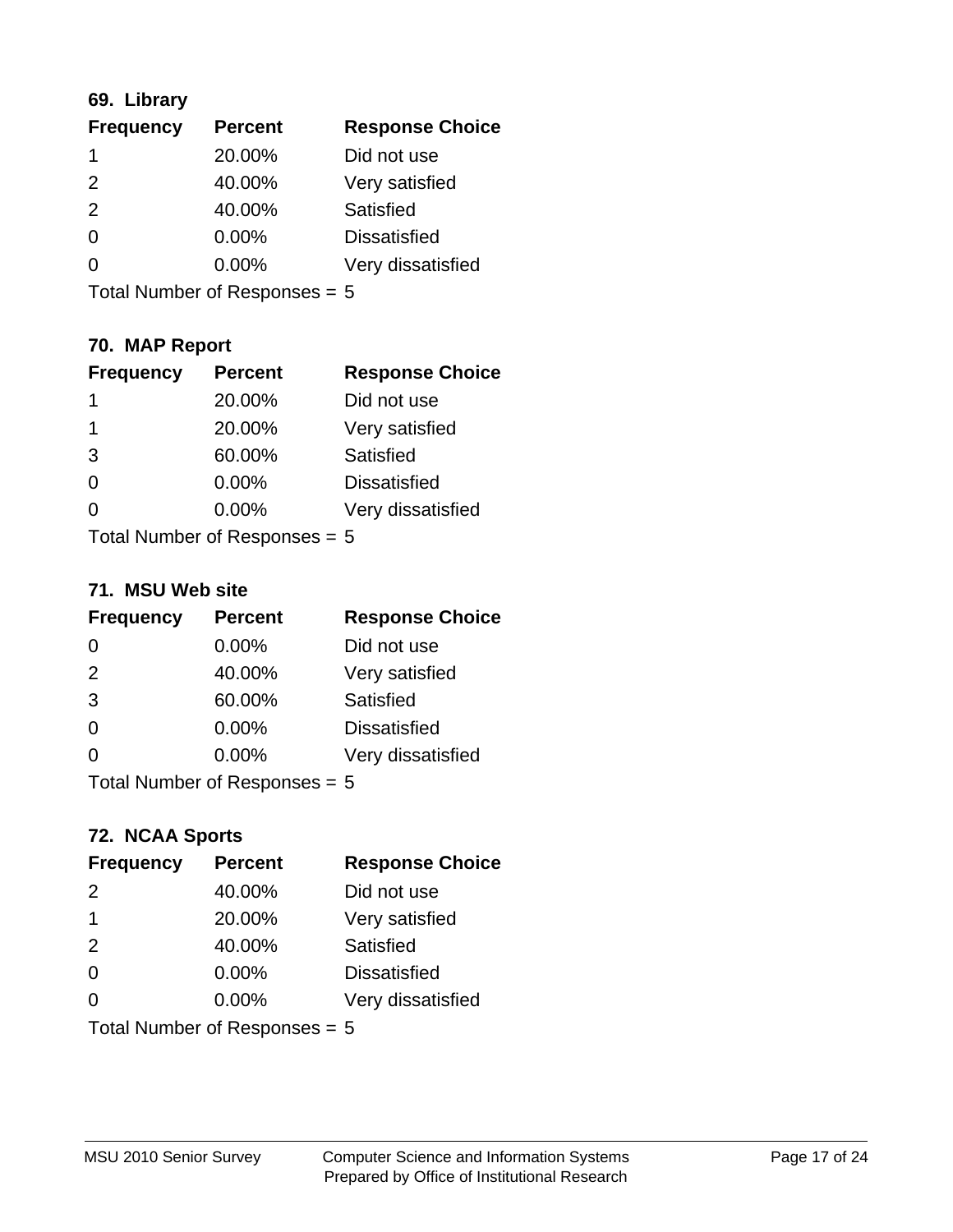#### **73. Online courses that are not e-study**

| <b>Frequency</b> | <b>Percent</b> | <b>Response Choice</b> |
|------------------|----------------|------------------------|
| $\mathcal{P}$    | 40.00%         | Did not use            |
| $\mathcal{P}$    | 40.00%         | Very satisfied         |
| 1                | 20.00%         | Satisfied              |
|                  | $0.00\%$       | <b>Dissatisfied</b>    |
|                  | $0.00\%$       | Very dissatisfied      |
|                  |                |                        |

Total Number of Responses = 5

## **74. Racer Touch Registration**

| <b>Frequency</b>          | <b>Percent</b> | <b>Response Choice</b> |
|---------------------------|----------------|------------------------|
| 0                         | 0.00%          | Did not use            |
| 2                         | 40.00%         | Very satisfied         |
| 1                         | 20.00%         | Satisfied              |
| 1                         | 20.00%         | <b>Dissatisfied</b>    |
|                           | 20.00%         | Very dissatisfied      |
| Tatal Number of Despenses |                |                        |

Total Number of Responses = 5

#### **75. Residential College programming and activities**

| <b>Frequency</b>            | <b>Percent</b> | <b>Response Choice</b> |
|-----------------------------|----------------|------------------------|
| 2                           | 40.00%         | Did not use            |
| $\Omega$                    | 0.00%          | Very satisfied         |
| 2                           | 40.00%         | Satisfied              |
| -1                          | 20.00%         | <b>Dissatisfied</b>    |
| $\Omega$                    | 0.00%          | Very dissatisfied      |
| Total Number of Despanses E |                |                        |

Total Number of Responses = 5

#### **76. Scholarships/grants/student employment**

| <b>Frequency</b> | <b>Percent</b>                | <b>Response Choice</b> |
|------------------|-------------------------------|------------------------|
| $\mathcal{P}$    | 40.00%                        | Did not use            |
| $\mathbf 1$      | 20.00%                        | Very satisfied         |
| 2                | 40.00%                        | Satisfied              |
| $\Omega$         | 0.00%                         | <b>Dissatisfied</b>    |
| $\Omega$         | $0.00\%$                      | Very dissatisfied      |
|                  | Total Number of Responses = 5 |                        |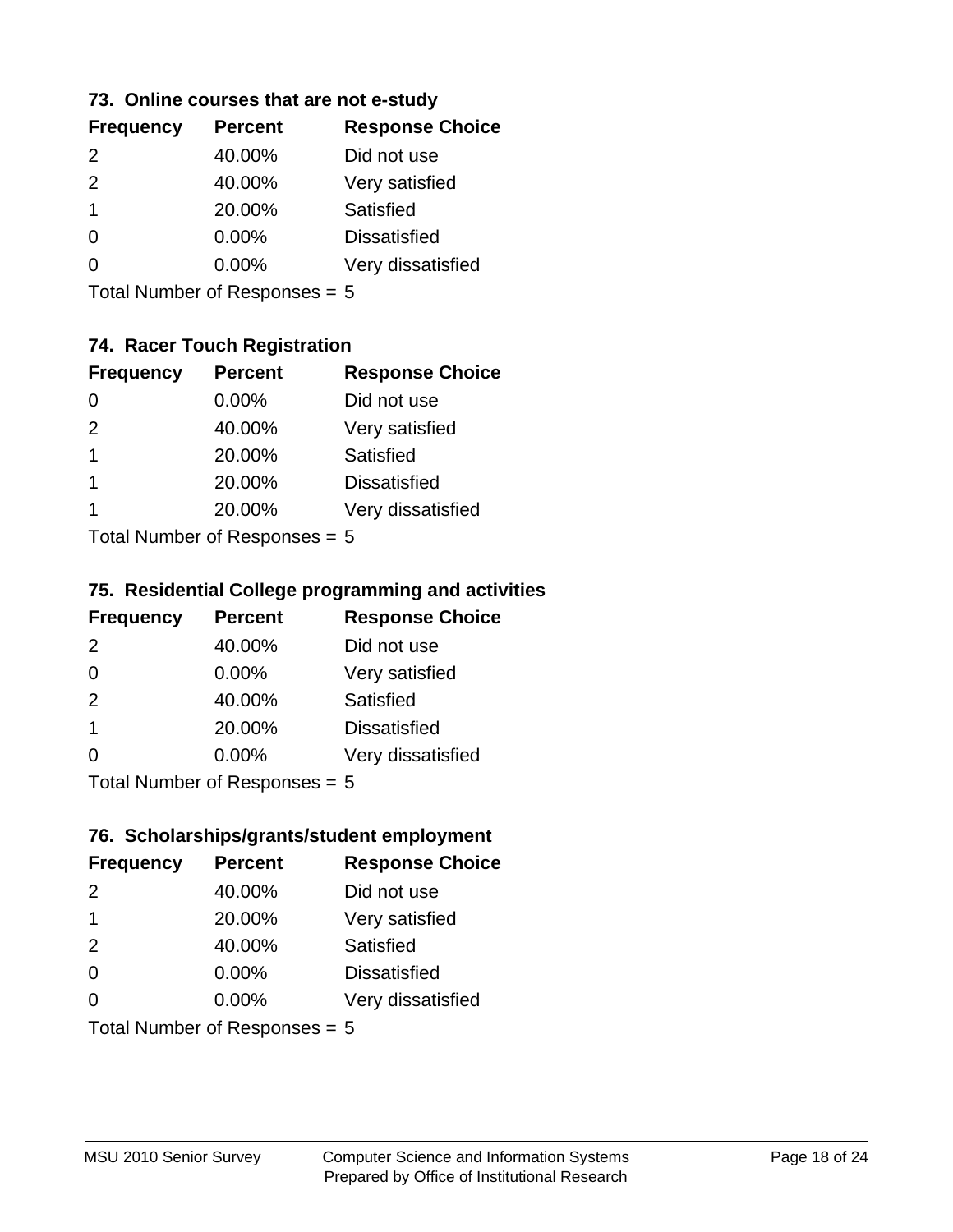#### **77. Security Services**

| <b>Frequency</b> | <b>Percent</b> | <b>Response Choice</b> |
|------------------|----------------|------------------------|
| 3                | 60.00%         | Did not use            |
| 0                | $0.00\%$       | Very satisfied         |
| 2                | 40.00%         | Satisfied              |
| 0                | $0.00\%$       | <b>Dissatisfied</b>    |
|                  | $0.00\%$       | Very dissatisfied      |
|                  |                |                        |

Total Number of Responses = 5

## **78. Services for non-traditional students**

| <b>Frequency</b>          | <b>Percent</b> | <b>Response Choice</b> |
|---------------------------|----------------|------------------------|
| -5                        | 100.00%        | Did not use            |
| 0                         | $0.00\%$       | Very satisfied         |
| $\Omega$                  | $0.00\%$       | <b>Satisfied</b>       |
| $\Omega$                  | 0.00%          | <b>Dissatisfied</b>    |
| 0                         | 0.00%          | Very dissatisfied      |
| Total Number of Desponses |                |                        |

Total Number of Responses = 5

#### **79. Student Support Services (Trio)**

| <b>Frequency</b>          | <b>Percent</b> | <b>Response Choice</b> |
|---------------------------|----------------|------------------------|
| 4                         | 80.00%         | Did not use            |
| $\mathbf 1$               | 20.00%         | Very satisfied         |
| $\Omega$                  | $0.00\%$       | Satisfied              |
| $\Omega$                  | $0.00\%$       | <b>Dissatisfied</b>    |
| 0                         | 0.00%          | Very dissatisfied      |
| Total Number of Desponses |                |                        |

Total Number of Responses = 5

#### **80. Student PIN System**

| <b>Frequency</b>              | <b>Percent</b> | <b>Response Choice</b> |
|-------------------------------|----------------|------------------------|
| 0                             | 0.00%          | Did not use            |
| 2                             | 40.00%         | Very satisfied         |
| 3                             | 60.00%         | Satisfied              |
| $\Omega$                      | 0.00%          | <b>Dissatisfied</b>    |
| 0                             | $0.00\%$       | Very dissatisfied      |
| Total Number of Responses = 5 |                |                        |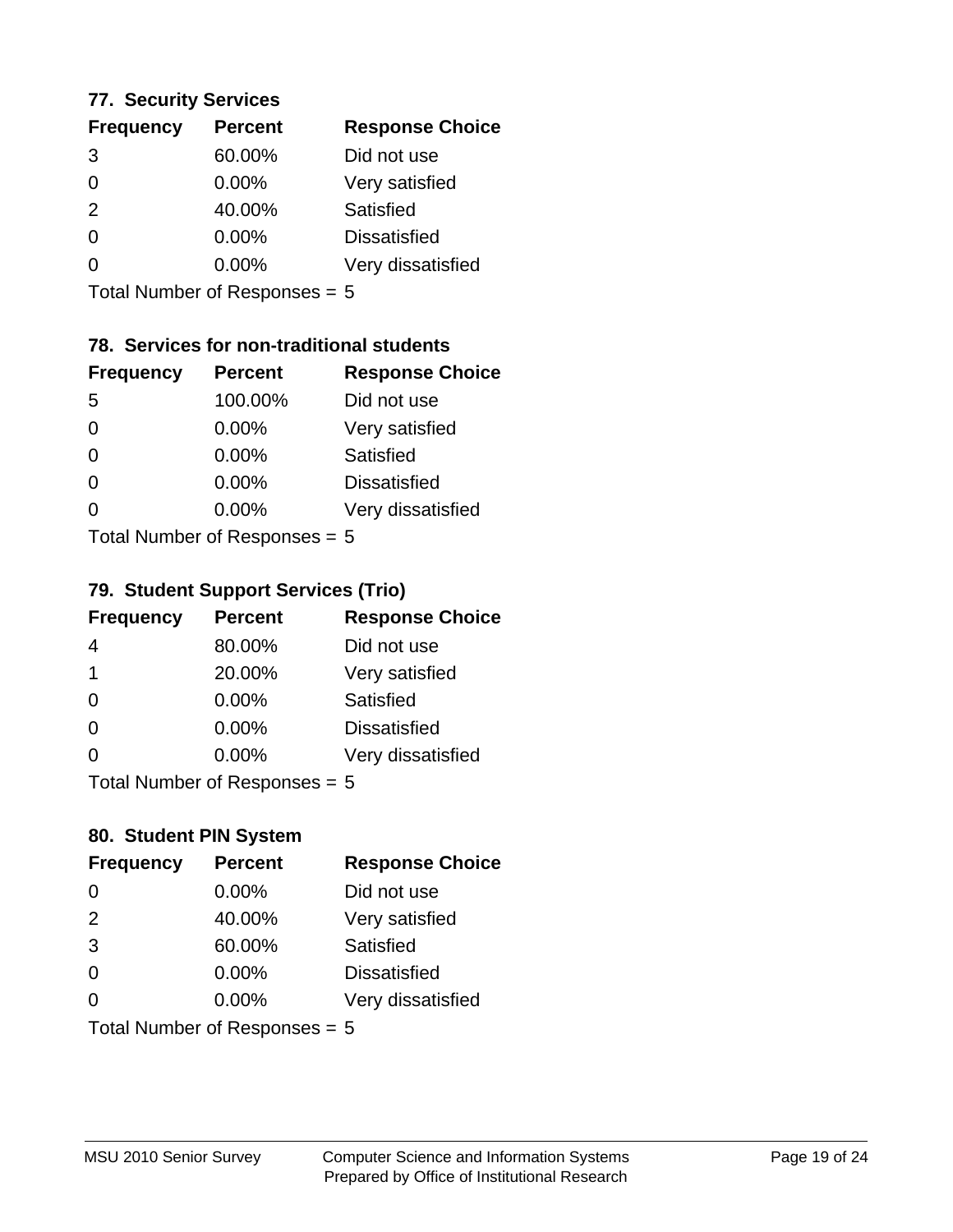## **81. Student Records/Transcript Services**

| <b>Percent</b> | <b>Response Choice</b> |
|----------------|------------------------|
| 0.00%          | Did not use            |
| 40.00%         | Very satisfied         |
| 60.00%         | Satisfied              |
| 0.00%          | <b>Dissatisfied</b>    |
| $0.00\%$       | Very dissatisfied      |
|                |                        |

Total Number of Responses = 5

## **82. Computer and Internet access for study and research needs**

| <b>Frequency</b> | <b>Percent</b>                                                     | <b>Response Choice</b> |
|------------------|--------------------------------------------------------------------|------------------------|
| 0                | 0.00%                                                              | Did not use            |
| 4                | 80.00%                                                             | Very satisfied         |
| $\overline{1}$   | 20.00%                                                             | Satisfied              |
| $\Omega$         | 0.00%                                                              | <b>Dissatisfied</b>    |
| $\Omega$         | 0.00%                                                              | Very dissatisfied      |
|                  | $T$ at all Message and $R$ $\sim$ and $\sim$ and $\sim$ and $\sim$ |                        |

Total Number of Responses = 5

#### **83. Women's Center**

| <b>Frequency</b> | <b>Percent</b>            | <b>Response Choice</b> |
|------------------|---------------------------|------------------------|
| 5                | 100.00%                   | Did not use            |
| $\Omega$         | $0.00\%$                  | Very satisfied         |
| $\Omega$         | $0.00\%$                  | Satisfied              |
| $\Omega$         | $0.00\%$                  | <b>Dissatisfied</b>    |
| $\Omega$         | 0.00%                     | Very dissatisfied      |
|                  | Tatal Number of Despenses |                        |

Total Number of Responses = 5

## **84. To what extent did you participate in Residential College activities?**

| <b>Frequency</b> | <b>Percent</b>                  | <b>Response Choice</b> |
|------------------|---------------------------------|------------------------|
| -1               | 20.00%                          | Did not participate    |
| $\Omega$         | 0.00%                           | Frequently             |
| 3                | 60.00%                          | Occasionally           |
| 1                | 20.00%                          | Seldom                 |
|                  | Total Number of Responses = $5$ |                        |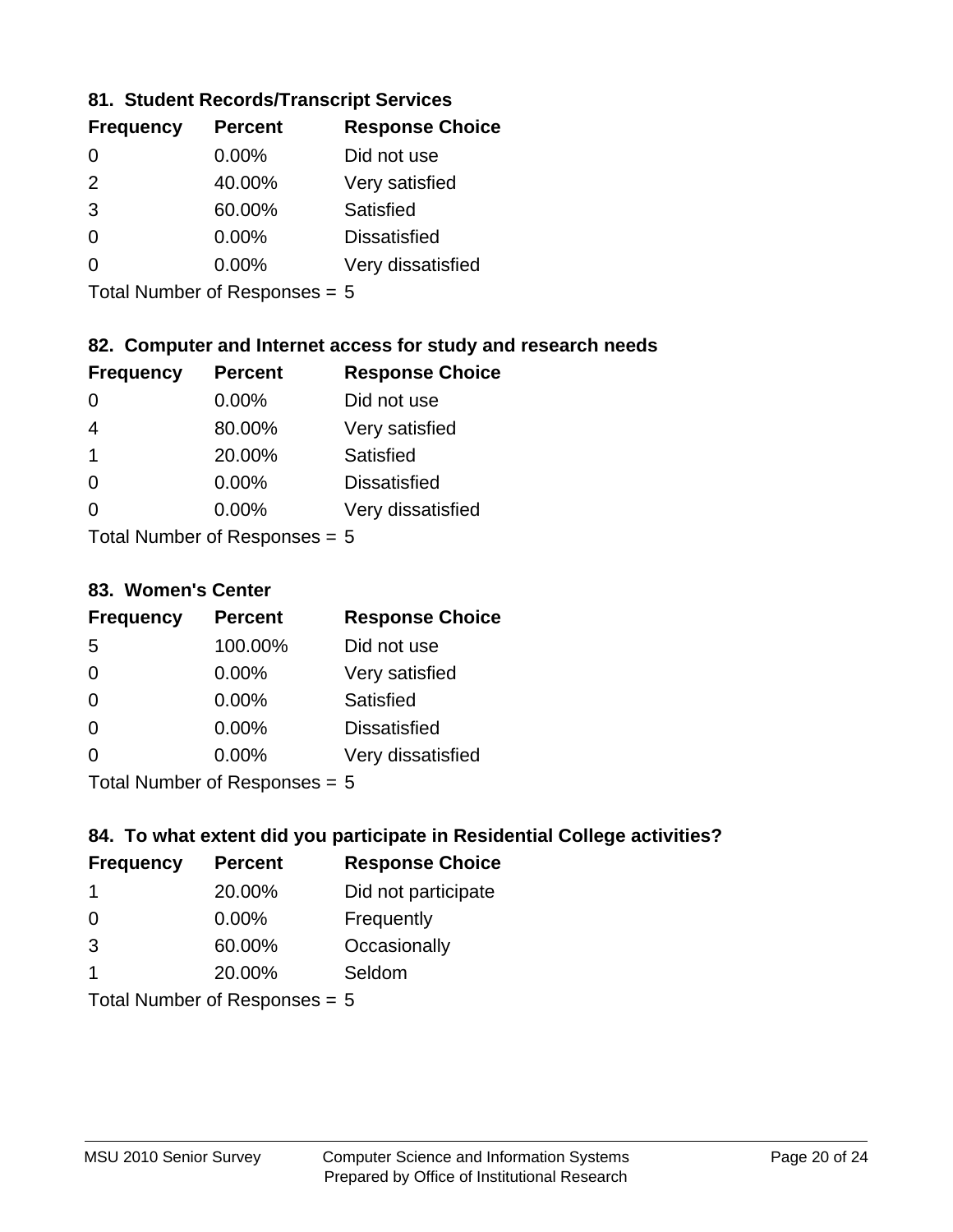| <b>Frequency</b> | <b>Percent</b> | <b>Response Choice</b>                 |
|------------------|----------------|----------------------------------------|
| $\mathcal{P}$    | 40.00%         | Not familiar with Residential Colleges |
| $\overline{0}$   | $0.00\%$       | Very positive                          |
| -2               | 40.00%         | <b>Positive</b>                        |
|                  | 20.00%         | <b>Negative</b>                        |
| 0                | $0.00\%$       | Very negative                          |
|                  |                |                                        |

**85. Which phrase best describes your opinion of Residential Colleges?**

Total Number of Responses = 5

#### **Questions 86-95**

**University Graduate." Please indicate how effective your MSU experience was in The University has formulated ten desired "Characteristics of the Murray State enhancing your abilities in each area.**

**86. Engage in mature, independent and creative thought and express that thought effectively in oral and written communication;**

| <b>Frequency</b> | <b>Percent</b> | <b>Response Choice</b> |
|------------------|----------------|------------------------|
| $\Omega$         | 0.00%          | Very effective         |
| .5               | 100.00%        | Effective              |
| $\Omega$         | 0.00%          | Ineffective            |
| ∩                | $0.00\%$       | Very ineffective       |

Total Number of Responses = 5

**87. Understand and apply the critical and scientific methodologies that** 

**academic disciplines employ to discover knowledge and ascertain its validity;**

| <b>Frequency</b> | <b>Percent</b>                                 | <b>Response Choice</b> |
|------------------|------------------------------------------------|------------------------|
| 0                | 0.00%                                          | Very effective         |
| 4                | 80.00%                                         | Effective              |
| $\mathbf 1$      | 20.00%                                         | Ineffective            |
| $\Omega$         | 0.00%                                          | Very ineffective       |
|                  | $T$ at all Message and $R$ are a second $\sim$ |                        |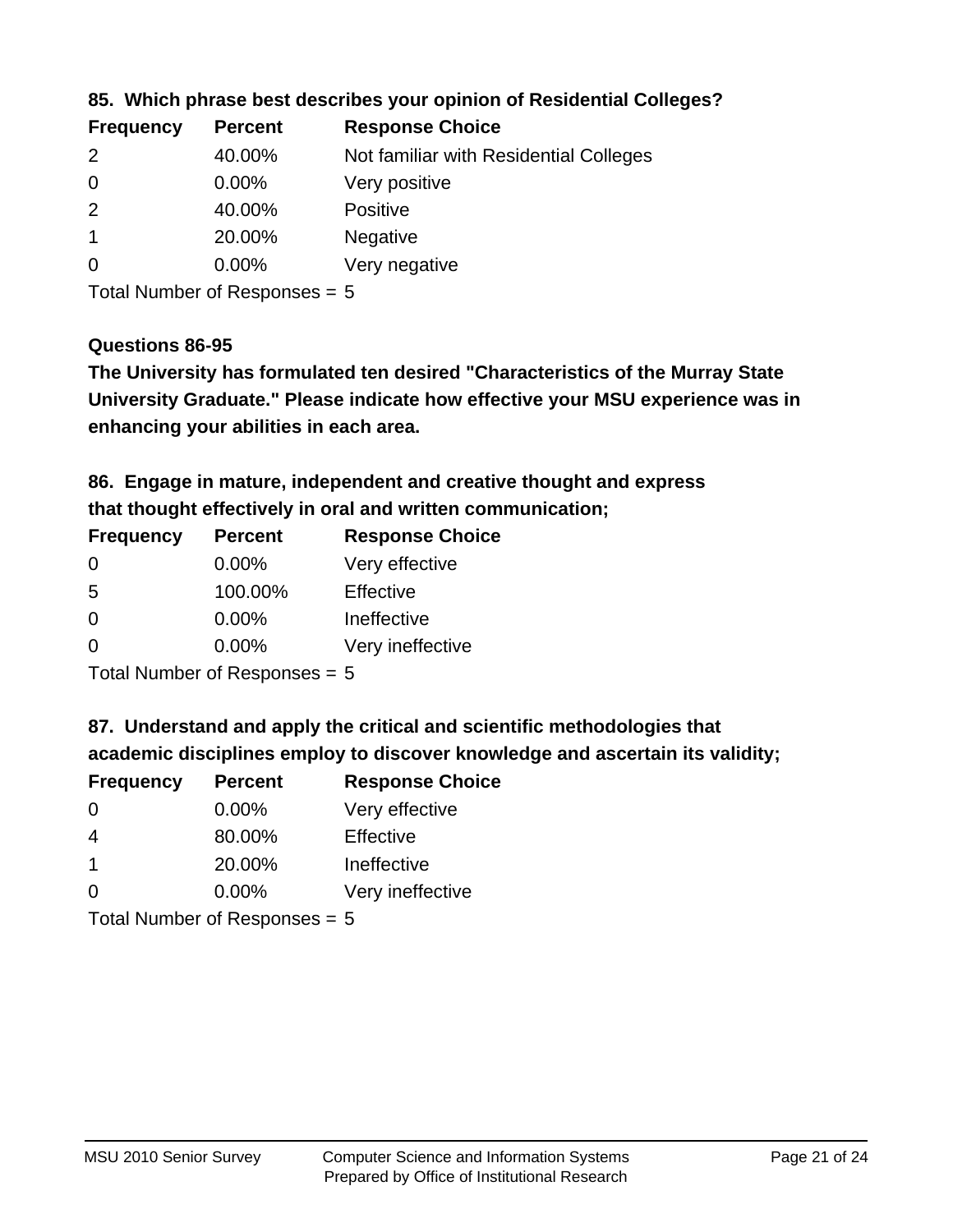# **88. Apply sound standards of information gathering, analysis and**

| evaluation to reach logical decisions; |  |
|----------------------------------------|--|
|----------------------------------------|--|

| <b>Percent</b> |
|----------------|
| $0.00\%$       |
| 100.00%        |
| $0.00\%$       |
| $0.00\%$       |
|                |

Total Number of Responses = 5

# **89. Understand the roles and applications of science and technology in the solution of the problems of a changing world;**

| <b>Frequency</b> | <b>Percent</b> | <b>Response Choice</b> |
|------------------|----------------|------------------------|
| 2                | 40.00%         | Very effective         |
| 3                | 60.00%         | Effective              |
| $\Omega$         | 0.00%          | Ineffective            |
| $\Omega$         | 0.00%          | Very ineffective       |
| _                |                |                        |

Total Number of Responses = 5

# **90. Demonstrate a critical understanding of the world's historical, literary, philosophical, and artistic traditions;**

| <b>Frequency</b> | <b>Percent</b> | <b>Response Choice</b> |
|------------------|----------------|------------------------|
| 0                | 0.00%          | Very effective         |
| 4                | 80.00%         | Effective              |
| -1               | 20.00%         | Ineffective            |
| ∩                | 0.00%          | Very ineffective       |
|                  |                |                        |

Total Number of Responses = 5

# **91. Understand the dynamics of cultural diversity, of competing economic and political systems, and of complex moral and ethical issues;**

| <b>Frequency</b>        | <b>Percent</b>                  | <b>Response Choice</b> |
|-------------------------|---------------------------------|------------------------|
| $\Omega$                | $0.00\%$                        | Very effective         |
| $\overline{4}$          | 80.00%                          | Effective              |
| $\overline{\mathbf{1}}$ | 20.00%                          | Ineffective            |
| $\Omega$                | 0.00%                           | Very ineffective       |
|                         | Total Number of Responses $= 5$ |                        |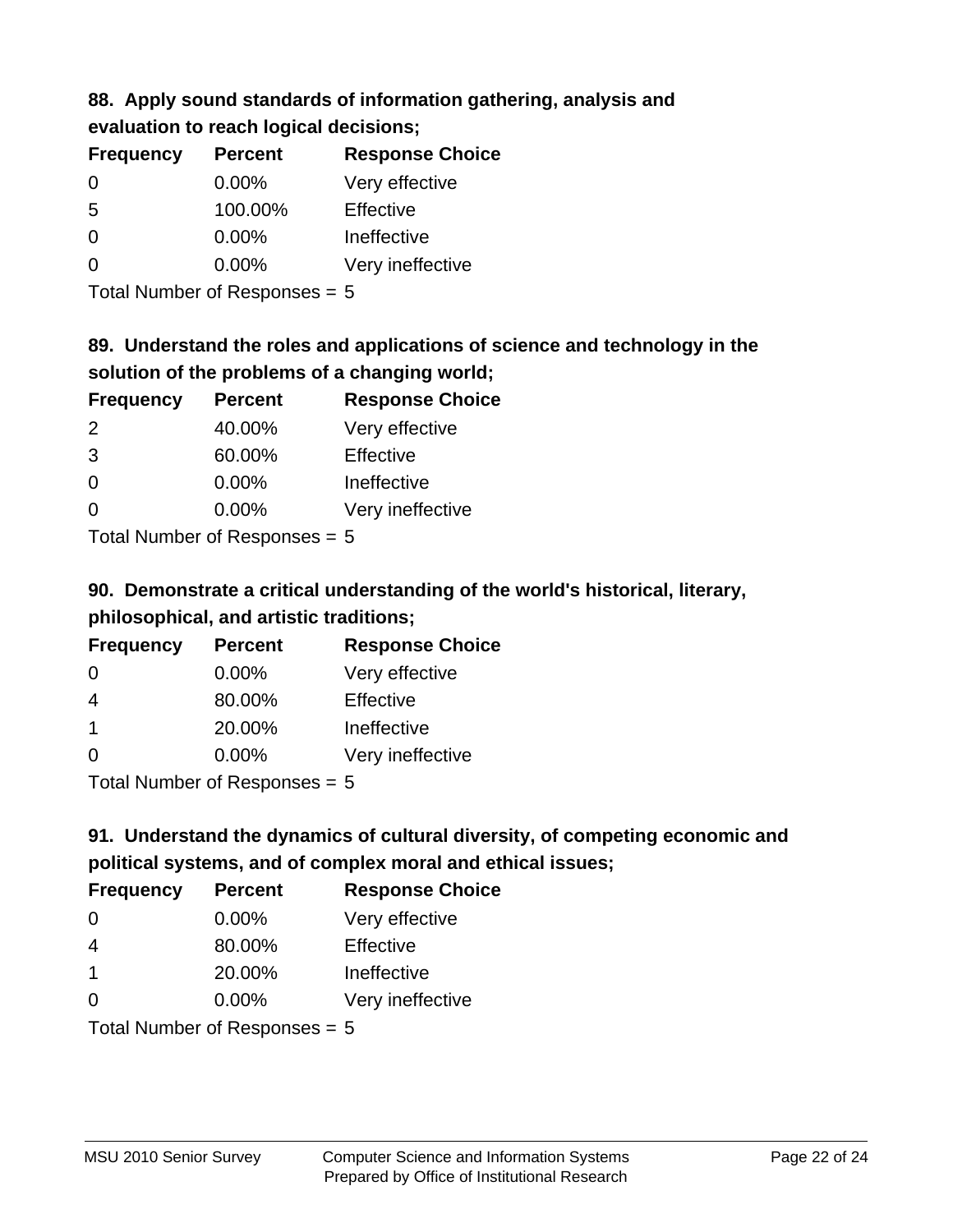## **92. Understand the nature of and engage in ethical behavior and**

## **responsible citizenship;**

| <b>Frequency</b> | <b>Percent</b> | <b>Response Choice</b> |
|------------------|----------------|------------------------|
| $\Omega$         | $0.00\%$       | Very effective         |
| -5               | 100.00%        | Effective              |
| 0                | $0.00\%$       | Ineffective            |
| O                | $0.00\%$       | Very ineffective       |
|                  |                |                        |

Total Number of Responses = 5

# **93. Understand the importance of the behaviors necessary to maintain a healthy lifestyle;**

| <b>Frequency</b> | <b>Percent</b> | <b>Response Choice</b> |
|------------------|----------------|------------------------|
| $\Omega$         | 0.00%          | Very effective         |
| 5                | 100.00%        | Effective              |
| $\Omega$         | 0.00%          | Ineffective            |
| $\Omega$         | 0.00%          | Very ineffective       |
|                  |                |                        |

Total Number of Responses = 5

## **94. Demonstrate mastery of a chosen field of study; and**

| <b>Frequency</b> | <b>Percent</b> | <b>Response Choice</b> |
|------------------|----------------|------------------------|
| ∩                | $0.00\%$       | Very effective         |
| .5               | 100.00%        | Effective              |
| 0                | $0.00\%$       | Ineffective            |
| ∩                | $0.00\%$       | Very ineffective       |
|                  |                |                        |

Total Number of Responses = 5

## **95. Value intellectual pursuit and continuous learning in a changing world.**

| <b>Frequency</b> | <b>Percent</b> | <b>Response Choice</b> |
|------------------|----------------|------------------------|
| $\Omega$         | 0.00%          | Very effective         |
| -5               | 100.00%        | Effective              |
| $\Omega$         | 0.00%          | Ineffective            |
| 0                | 0.00%          | Very ineffective       |
|                  |                |                        |